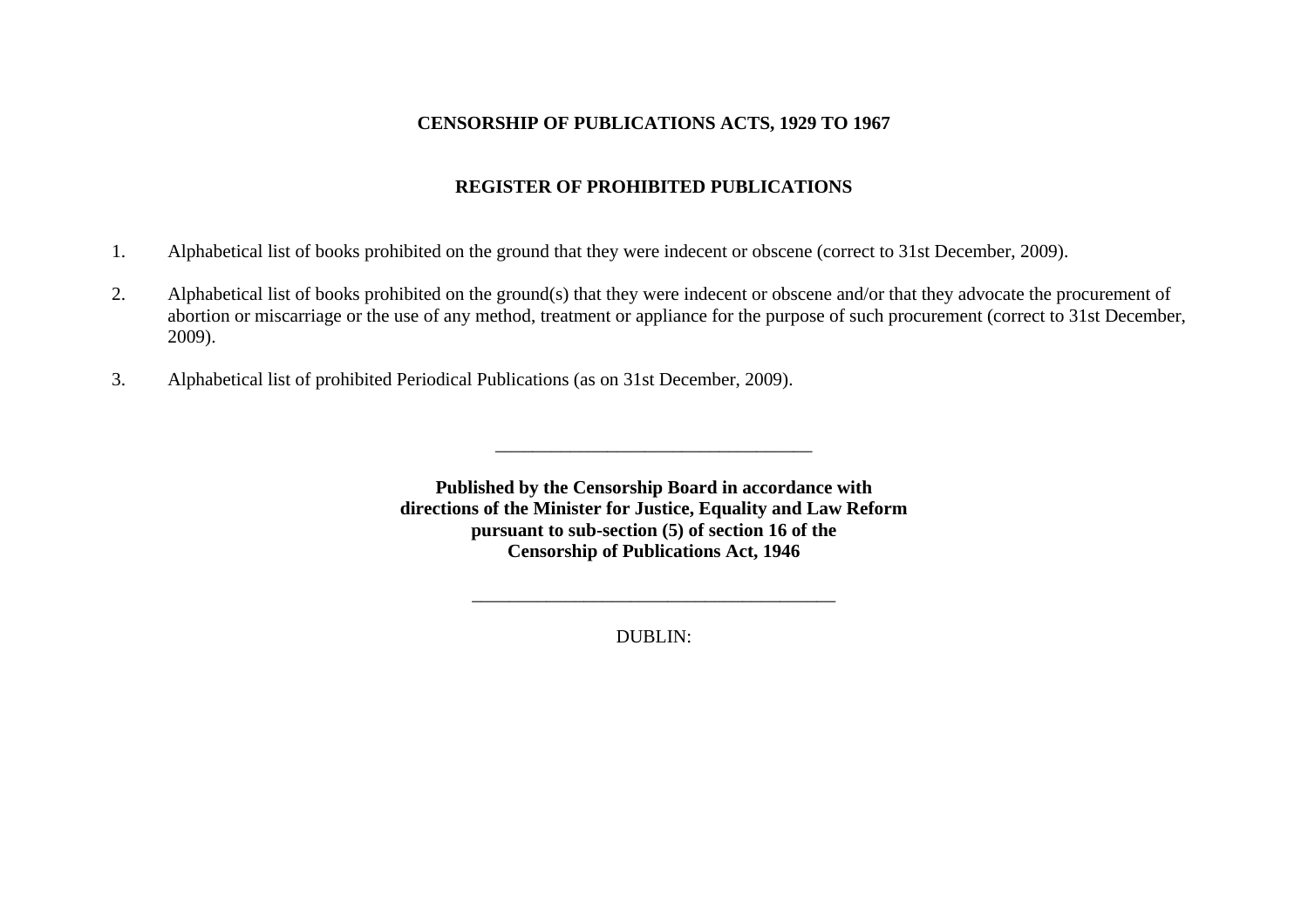### **IMPORTANT**

### The Register of prohibited **books** is in two Parts

 Part 1 contains particulars of books prohibited on the ground that they were **indecent or obscene.** The prohibition order in respect of any book named in Part 1 will cease to have effect on the 31st December following the **twelfth**  anniversary of the date it was published in the Iris Oifigiúil (if it is not revoked by the Appeal Board before that). Where two or more prohibition orders refer to the same book, they will all cease to have effect when the one first made so ceases.

Part II contains particulars of books prohibited on the ground(s) that they were indecent or obscene and/or that they advocate the procurement of abortion or miscarriage or the use of any method, treatment or appliance for the purpose of such procurement. A book named in PART II will remain prohibited unless and until the Appeal Board revokes the prohibition order.

Prohibited Books are arranged alphabetically and titles commencing with numerals are listed as if spelt.

"All" in column 2 means all editions by the Publisher named in column 4 or by any other Publisher.

"AE" in column 2 means all English Versions by the Publisher named in column 4 or by any other Publisher

The date in column 5 is the date of publication of the prohibition order in "Iris Oifigiúil".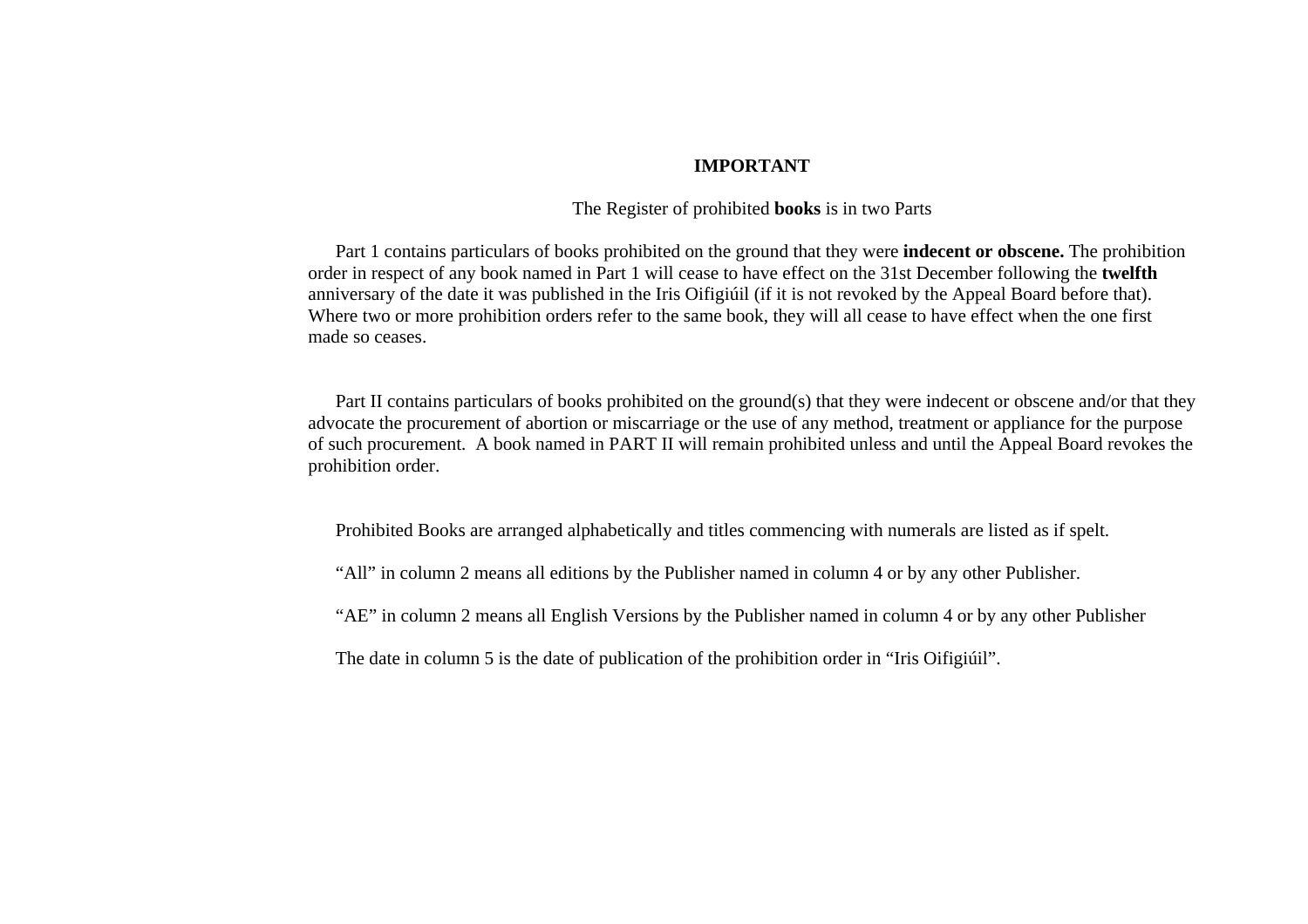### **Éire**

# **List of Prohibited Books as on the Register of Prohibited Publications (Books) on 31st December, 2009**

#### **Part 1**

# **Books prohibited on the ground that they were indecent or obscene (please see note inside cover)**

| <b>Name of Book</b>                                         | <b>Editions</b> | <b>Name of Author</b>  | <b>Name of Publisher</b>                                                                        | <b>Iris Oifigiúil</b>          |
|-------------------------------------------------------------|-----------------|------------------------|-------------------------------------------------------------------------------------------------|--------------------------------|
| Base Guide to London,<br>The                                | All             |                        |                                                                                                 | 8 <sup>th</sup> December, 1998 |
| Best of CUM, The                                            | All             |                        | Silwa Film GmBH, Postfach<br>103353 45033 Essen.                                                | $27th$ March, 1998             |
| Butchboys, Stories for<br>men Who Need It Bad               | All             | Edited by Michael Ford | Masquerade Books, Inc., 801<br>Second Avenue, New York, N.Y.<br>10017.                          | $28^{th}$ July, 1998           |
| Chocolate Captive                                           | All             |                        | Star Distributors Ltd., P.O. Box<br>362, Canal Street Station, New<br>York, N.Y. 10013          | $27th$ March, 1998             |
| Dark and Light                                              | All             |                        | Silwa Film GmbH, Postfach<br>103353, 45033 Essen.                                               | 27th March, 1998               |
| <b>Eager Young Snatch</b>                                   | All             |                        | <b>Star Distributors Limited, PO</b><br>Box 362, Canal Street Station,<br>New York, N.Y. 10013. | $27th$ March, 1998             |
| Masters' Counterpoints<br>The classic gay suspense<br>novel | All             | By Larry Townsend      | Alyson Publications Inc., P.O.<br>Box 4371, Los Angeles,<br>California 90078 - 4371             | $28^{th}$ July, 1998           |
| Mike and the Marines                                        | All             | Eric Boyd              | Masquerade Books, Inc., 801<br>Second Avenue, New York N.Y.<br>10017.                           | $10^{th}$ February, 1998       |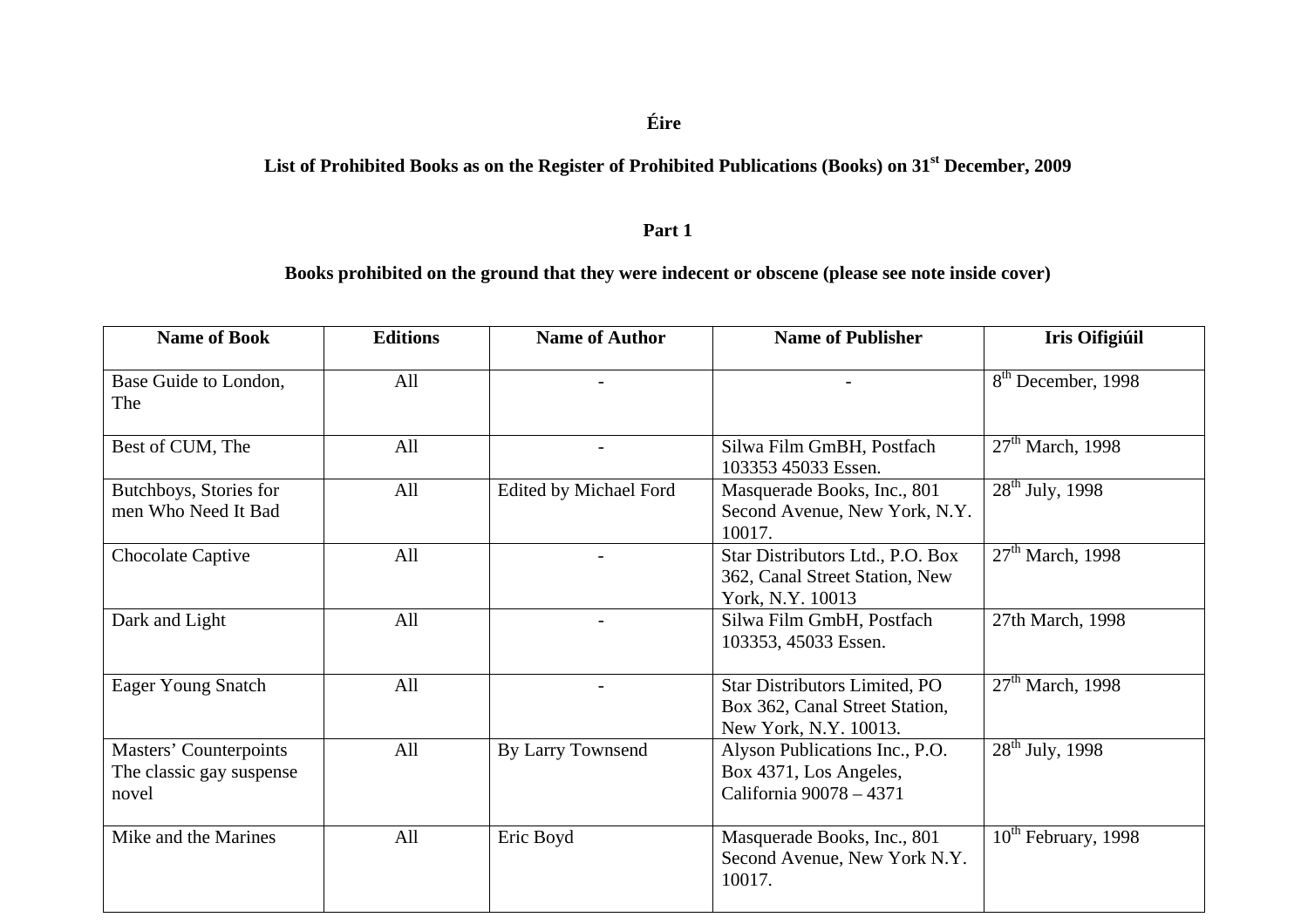| <b>Name of Book</b>                      | <b>Editions</b> | <b>Name of Author</b> | <b>Name of Publisher</b>                                                                   | <b>Iris Oifigiúil</b> |
|------------------------------------------|-----------------|-----------------------|--------------------------------------------------------------------------------------------|-----------------------|
| Moist Urge, A.                           | All             |                       | Star Distributors Limited, P.O.<br>Box 362, Canal Street Station,<br>New York, N.Y. 10013  | $27th$ March, 1998    |
| Mommy, Mistress                          | All             |                       | Star Distributors Limited, P.O.<br>Box 362, Canal Street Station,<br>New York, N.Y. 10013. | $27th$ March, 1998    |
| Rope Above, the, Bed<br><b>Below The</b> | All             | <b>Jason Fury</b>     | Masquerade Books, Inc., 801<br>Second Avenue, N.Y. 10017.                                  | $28^{th}$ July, 1998  |
| Sasha gets Ravaged                       | All             |                       | Star Distributors Ltd, PO Box<br>362, Canal Street Station, N.Y.<br>10013                  | $27th$ March, 1998    |
| Savage Heat                              | All             |                       | Star Distributors Ltd, PO Box<br>362, Canal Street Station, NY<br>10013                    | 27 March, 1998        |
| Sins of Cynthia                          | All             |                       | Star Distributors Limited,<br>P.O.Box 362 Canal Street<br>Station, N.Y. New York, 10013    | $27th$ March, 1998    |
| Velvet Tongued Suzi                      | All             |                       | Star Distributors Limited, P.O.<br>Box 362, Canal Street Station,<br>New York, N.Y. 10013  | $27th$ March, 1998    |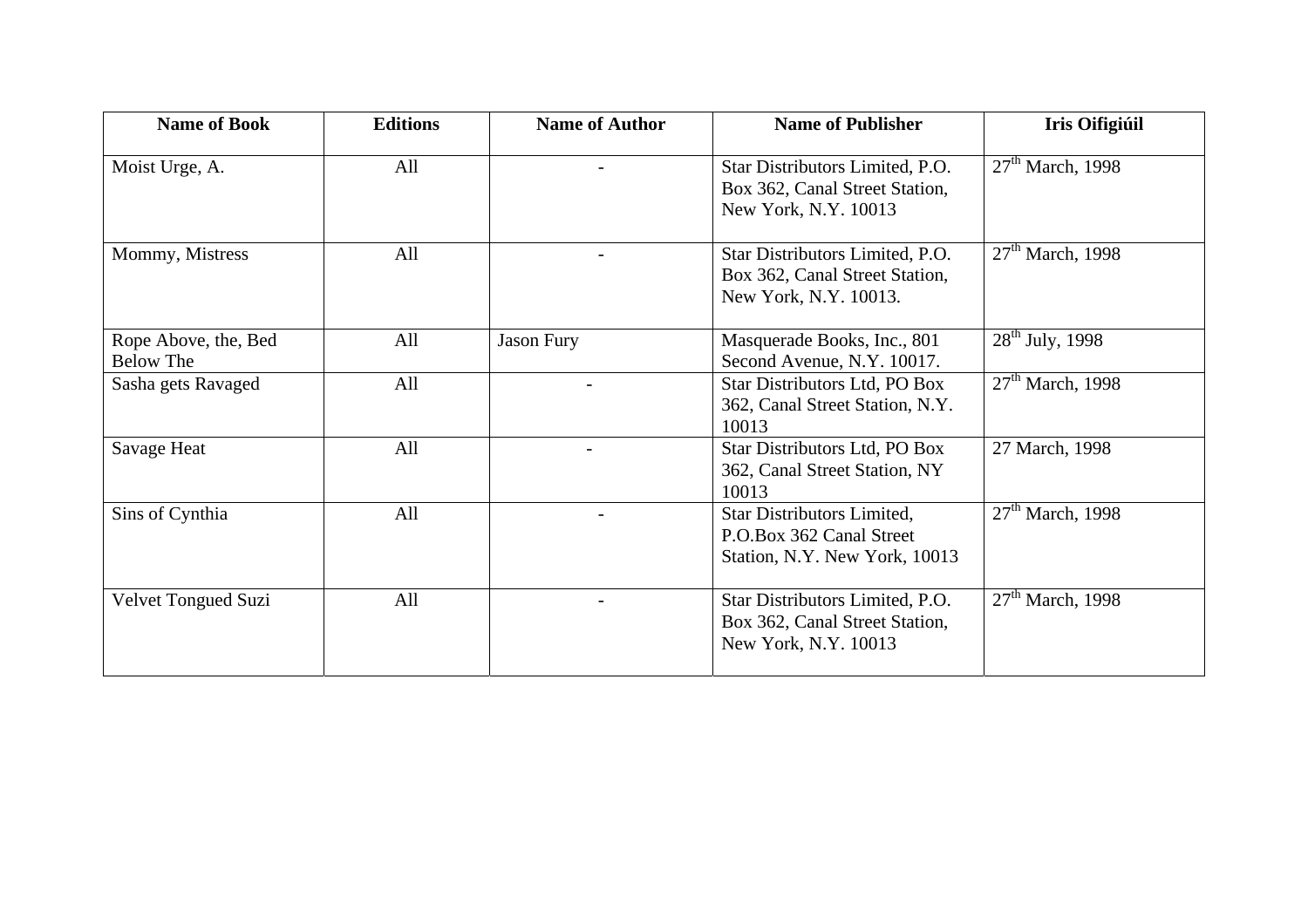Part 11

Books prohibited on the grounds that they were indecent or obscene and/or that they advocate the procurement of abortion or miscarriage or the use of any method, treatment or appliance for the purpose of such procurement.

| <b>Name of Book</b>                   | <b>Editions</b> | <b>Name of Author</b>   | <b>Name of Publisher</b>                                                              | <b>Iris Oifigiuil</b>       |
|---------------------------------------|-----------------|-------------------------|---------------------------------------------------------------------------------------|-----------------------------|
| <b>Abortion Internationally</b>       | All             |                         | National Abortion Campaign, 30<br>Camden Road, London NW1                             | $25th$ February, 1983       |
| Abortion: Our Struggle for<br>Control | All             | Various                 | The National Abortion<br>Campaign, 374 Gray's Inn Road,<br>London WC1.                | $30th$ September, 1983      |
| Abortion: Right or<br>Wrong?          | All             | Dorothy Thurtle         | T. Werner Laurie Limited,<br>London                                                   | $13th$ February, 1942       |
| <b>Book of Love</b>                   | All             | Dr. David Delvin        | The New English Library<br>Limited, Barnard's Inn, Holborn,<br>London EC1N 2JR.       | $16th$ December, 1983       |
| Complete Guide to Sex,<br>The         | All             |                         |                                                                                       | $27^{\text{th}}$ July, 1990 |
| How to drive your man<br>wild in bed  | All             | <b>Graham Masterton</b> | The paperback Division of W.H.<br>Allen & Co. Plc., 44 Hill Street,<br>London W1X 8LB | $24th$ December, 1985       |
| Love Diseases, The                    | All             | Paul Redfern            | The Macmillan Press Limited,<br>London and Basingstoke.                               | $30th$ September, 1983      |
| Make it Happy                         | All             | <b>Jane Cousins</b>     | Penguin Books Limited,<br>Harmondsworth, Middlesex,<br>England.                       | $21st$ July, 1981           |

(Please see note inside cover)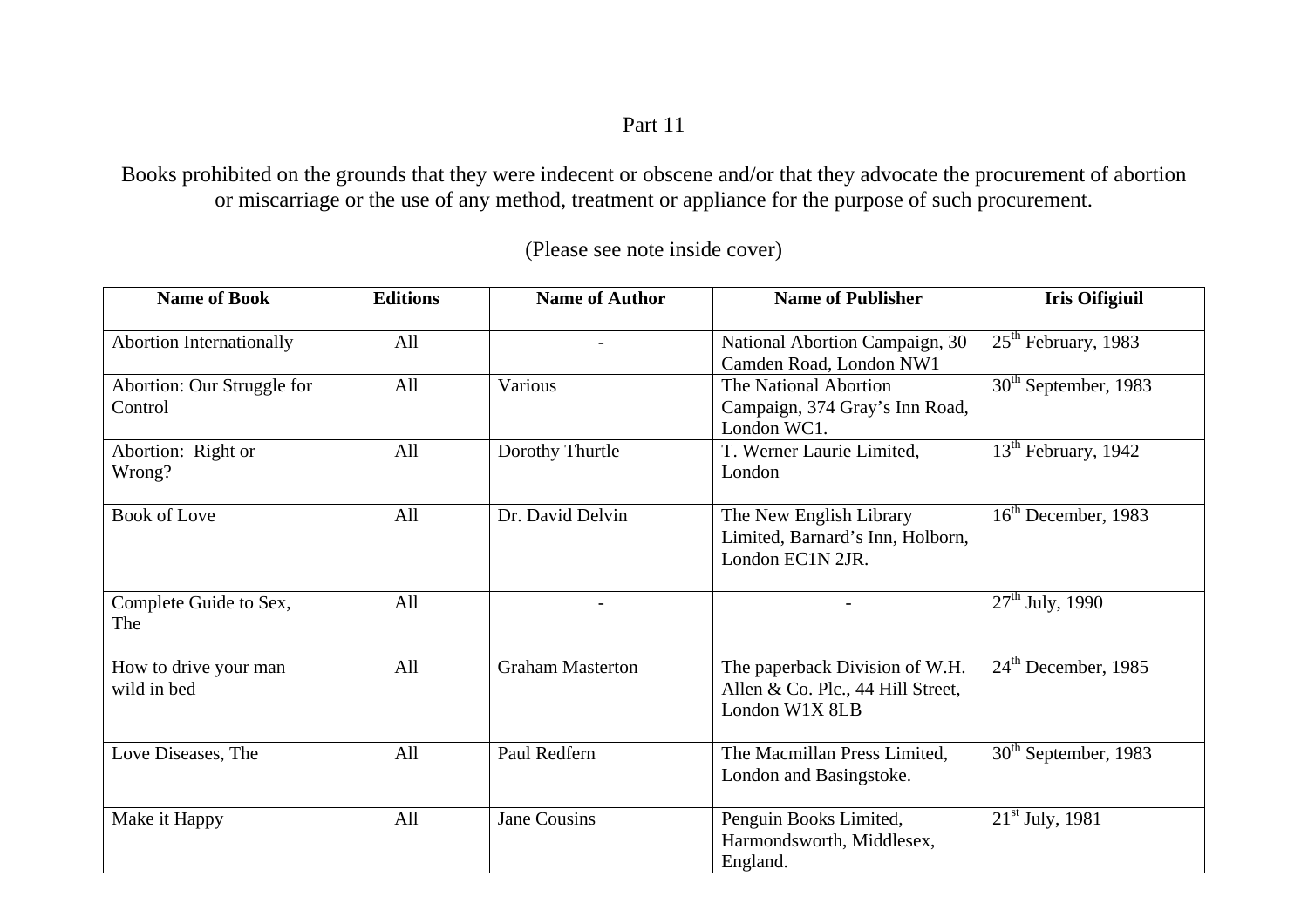# Part 111

# Alphabetical List of Prohibited Periodical Publications as on 31<sup>st</sup> December, 2009

| <b>Name of Publications</b>         | <b>Name of Proprietor</b>              | <b>Name of Publisher</b>                                                                     | <b>Iris Oifigiuil</b>     | Date of expiration (if any) of<br><b>Prohibition Order</b> |
|-------------------------------------|----------------------------------------|----------------------------------------------------------------------------------------------|---------------------------|------------------------------------------------------------|
| Ace Magazine                        |                                        | <b>Four Star Publications</b><br>Incorporated, 509 Fifth<br>Avenue, New York 17,<br>New York | $10^{th}$ September, 1963 |                                                            |
| Adam, Adventure;<br>Sport; Humour   | Adam Magazine Pty,<br>Limited, Sydney. | K.G. Murray Publishing<br>Company, Pty Limited                                               | $20th$ January, 1956      | $\overline{a}$                                             |
| Adventure                           |                                        | New Publications Inc.,<br>205 East $42nd$ Street,<br>New York 17, New<br>York.               | $19th$ February, 1963     |                                                            |
| Adventure Life                      |                                        | Atlas Magazines Inc.,<br>655 Madison Avenue,<br>New York 21, N.Y.                            | $19th$ February, 1963     |                                                            |
| All Man                             |                                        | Stanley Publications Inc.,<br>261 Fifth Avenue, New<br>York 16, N.Y.                         | $8^{th}$ May, 1962        |                                                            |
| <b>All True Fact Crime</b><br>Cases |                                        | <b>Publishers Productions</b><br>Inc., Purchase, New<br>York, N.Y.                           | $25th$ September, 1953    |                                                            |
| <b>Amazing Detective</b><br>Cases   |                                        | Foto Parade, Inc., New<br>York, N.Y.                                                         | $14th$ January, 1958      |                                                            |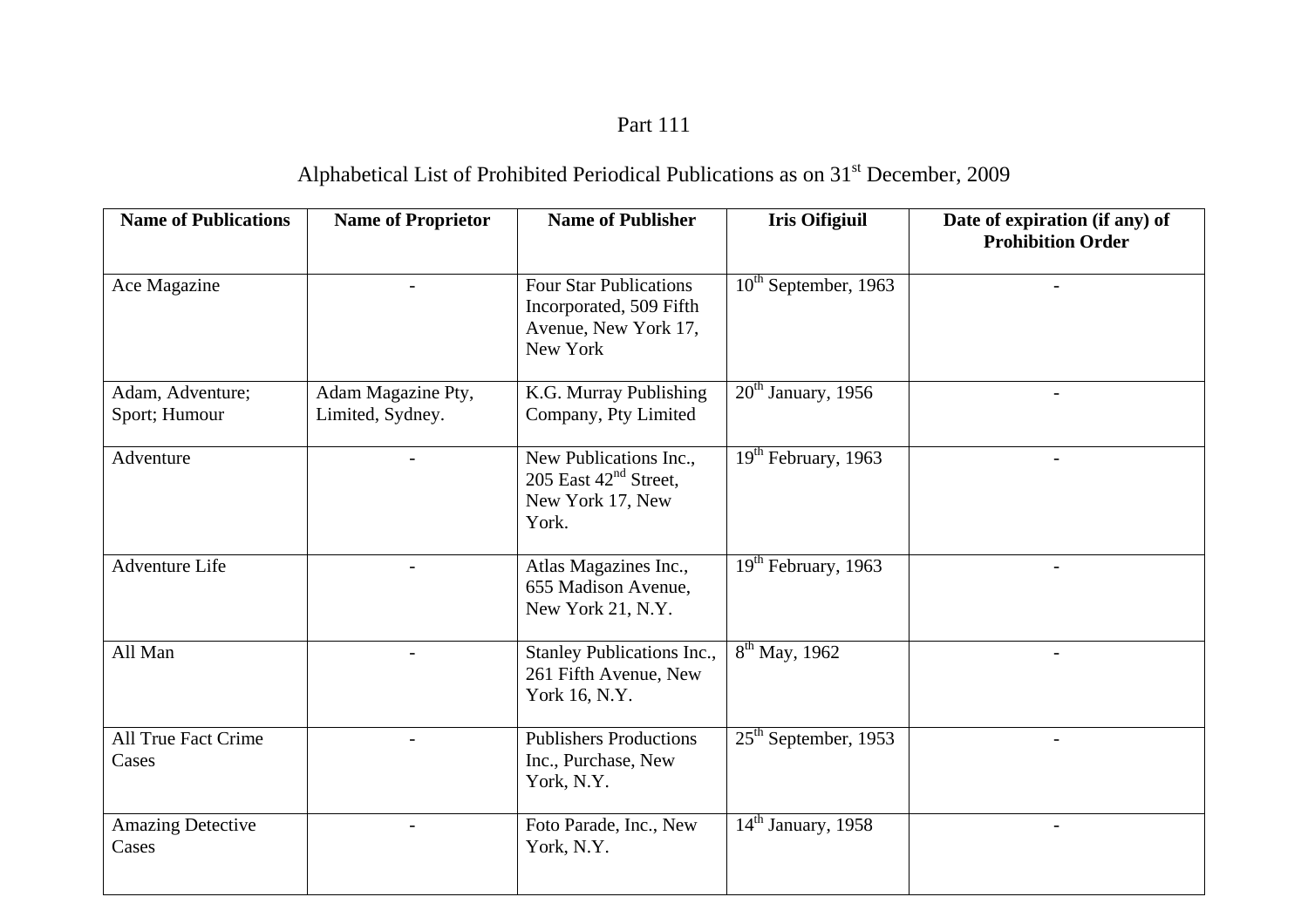| <b>Name of Publications</b>                                    | <b>Name of Proprietor</b> | <b>Name of Publisher</b>                                                                  | <b>Iris Oifigiuil</b>         | Date of expiration (if any) of<br><b>Prohibition Order</b> |
|----------------------------------------------------------------|---------------------------|-------------------------------------------------------------------------------------------|-------------------------------|------------------------------------------------------------|
| <b>American Detective</b>                                      |                           | <b>Artvision Publishing</b><br>Company Inc., Dunellen,<br>New Jersey                      | $14th$ February, 1939         |                                                            |
| Art Advertiser and<br><b>Studio News</b>                       |                           | Universal Publicity, 92<br>Holland Park Avenue,<br>London W11.                            | 22 <sup>nd</sup> March, 1960  |                                                            |
| Ballyhoo                                                       |                           | G.T. Delacorte, Dell<br><b>Publishing Company</b><br>Inc., 100 Fifth Avenue,<br>New York. | $5th$ September, 1933         | $\sim$                                                     |
| <b>Basinful of Fun</b>                                         | $\overline{a}$            | F. Youngman Limited,<br>Leeds.                                                            | 20 <sup>th</sup> March, 1953  | $\blacksquare$                                             |
| <b>Battle Cry</b>                                              |                           | Stanley Publications Inc.,<br>261 Fifth Avenue, New<br>York 16 N.Y.                       | $24th$ November, 1959         |                                                            |
| <b>Beautiful Britons</b><br>(Incorporating "Lovely<br>Ladies") |                           | Town & Country<br>Publications, Croydon,<br>Surrey.                                       | $\overline{6^{th}}$ May, 1958 |                                                            |
| <b>Best Detective Cases</b>                                    |                           | <b>Whitestone Publications</b><br>Inc., 262 Mason Street,<br>Greenwich, Connecticut.      | $10^{th}$ September, 1963     | $\sim$                                                     |
| <b>Best True Fact Detective</b>                                |                           | Newsbook Publishing<br>Corporation, New York,<br>N.Y.                                     | $20th$ November, 1951         | $\overline{\phantom{a}}$                                   |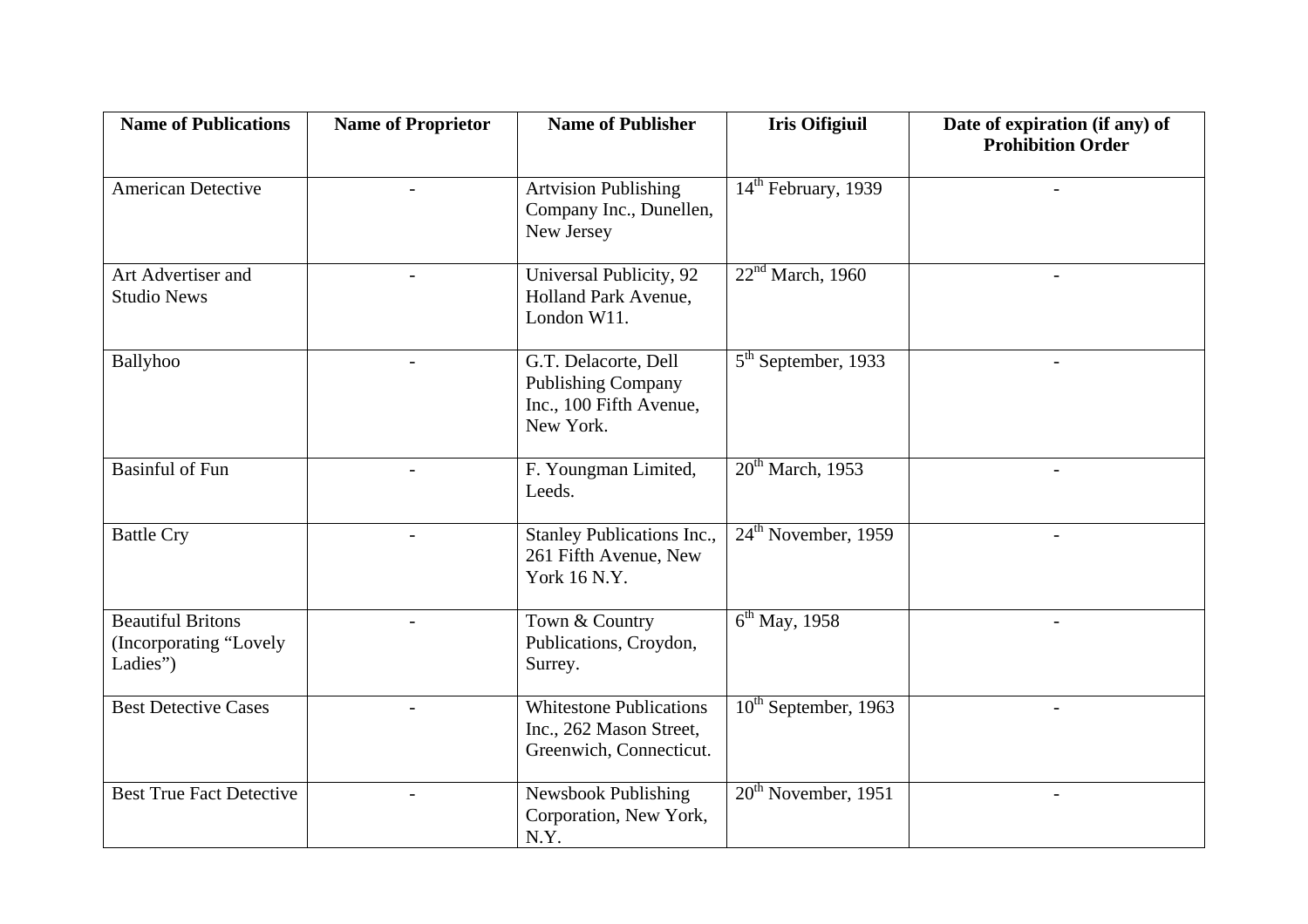| <b>Name of Publications</b>        | <b>Name of Proprietor</b>                                        | <b>Name of Publisher</b>                                                               | <b>Iris Oifigiuil</b>        | Date of expiration (if any) of<br><b>Prohibition Order</b> |
|------------------------------------|------------------------------------------------------------------|----------------------------------------------------------------------------------------|------------------------------|------------------------------------------------------------|
| <b>Big Ones International</b>      |                                                                  | Big Magazines Limited,<br>PO Box 381, City<br>Harbour, London G14<br>9GL.              | $22nd$ April, 1997           |                                                            |
| <b>Blighty</b>                     | City Magazines Limited,<br>London                                | City Magazines Limited,<br>London.                                                     | 20 <sup>th</sup> March, 1951 |                                                            |
| <b>Blighty Parade</b>              | City Magazines Limited,<br>45 St. Pancras Way,<br>London, N.W. 1 | City Magazines Limited,<br>45 St. Pancras Way,<br>London, NW1.                         | $2nd$ June, 1959             | $\overline{\phantom{a}}$                                   |
| Broadway and<br>Hollywood "Movies" |                                                                  | Hubbard Ullman<br>Publishing Corporation,<br>101 West $31st$ Street,<br>New York City. | $10^{th}$ March, 1933        |                                                            |
| Carnival                           |                                                                  | The Liverpolitan<br>Limited, 77 Claughton<br>Road, Birkenhead,<br>Cheshire.            | $4th$ October, 1960          |                                                            |
| Cavalcade                          | <b>Cavalcade Magazine Pty</b><br>Limited, Sydney                 | K.G. Murray Publishing<br>Company Limited,<br>Sydney                                   | $27th$ April, 1956           |                                                            |
| Cavalier                           |                                                                  | <b>Fawcett Publications</b><br>Inc., Greenwich,<br>Connecticut                         | $22nd$ April, 1958           |                                                            |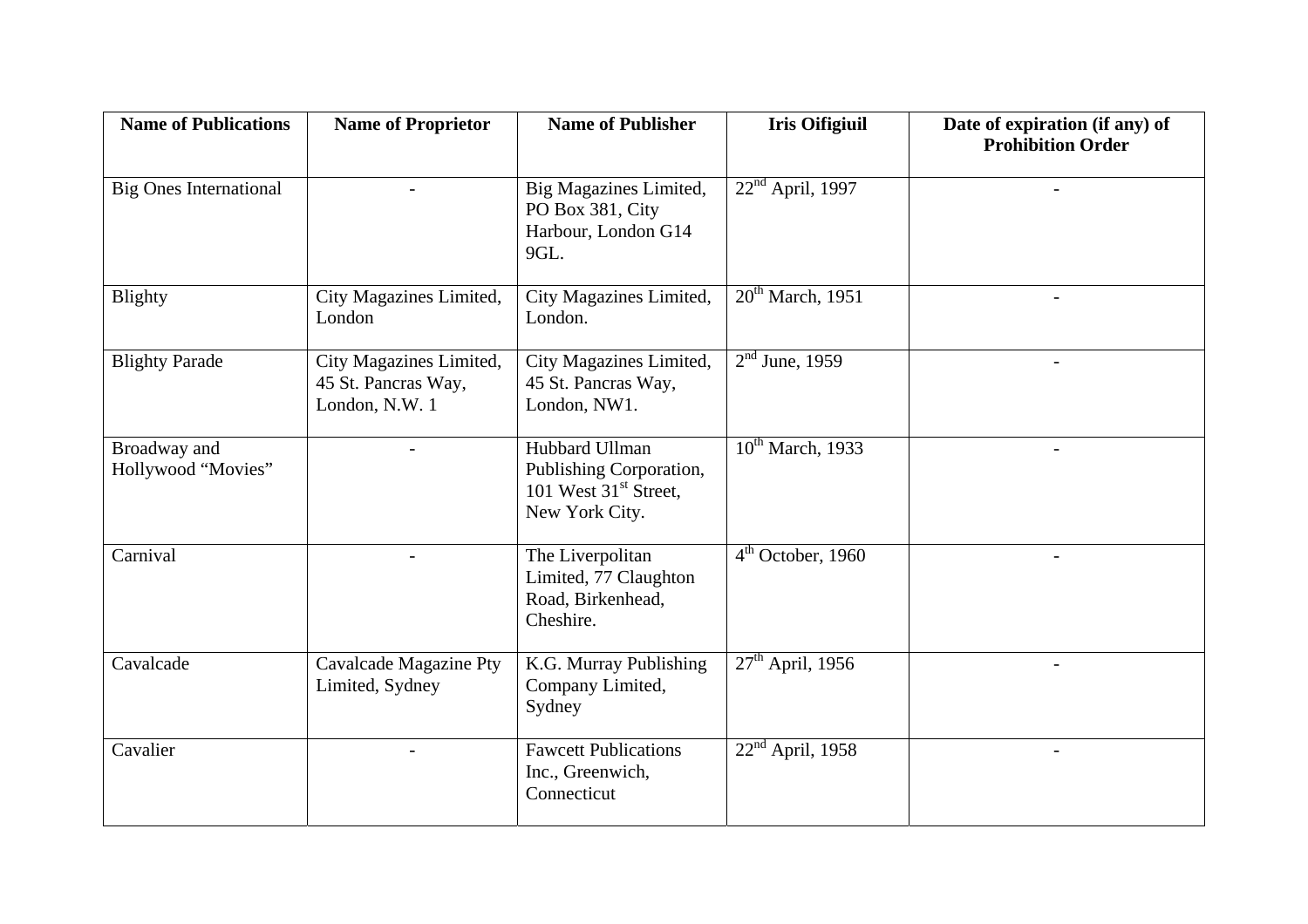| <b>Name of Publications</b>        | <b>Name of Proprietor</b> | <b>Name of Publisher</b>                                                                            | <b>Iris Oifigiuil</b>       | Date of expiration (if any) of<br><b>Prohibition Order</b> |
|------------------------------------|---------------------------|-----------------------------------------------------------------------------------------------------|-----------------------------|------------------------------------------------------------|
| Chic                               | $\overline{\phantom{a}}$  | L.E.P. Inc., 9171<br>Wilshire Boulevard,<br>Suite 300, Beverly Hills,<br>CA 90210                   | $30^{th}$ May, 1997         |                                                            |
| Climax                             |                           | Roafield Limited, 130<br>Godwin Road, Forest<br>Gate, London E7.                                    | $27^{\text{th}}$ June, 1975 | $\blacksquare$                                             |
| Club International                 | $\overline{\phantom{a}}$  | Paul Raymond<br>Publications Limited,<br>Chronicle House, $72 - 78$<br>Fleet Street, London<br>EC4. | $27th$ June, 1975           | $\overline{\phantom{a}}$                                   |
| Clubman                            | $\overline{\phantom{a}}$  | <b>Bayard Production</b><br>Limited, London                                                         | $17th$ April, 1953          | $\overline{\phantom{a}}$                                   |
| Clubman                            | $\blacksquare$            | The Princedale Press<br>Limited, London                                                             | $15^{th}$ June, 1956        | $\overline{\phantom{a}}$                                   |
| College Humour                     | $\overline{a}$            | Collegian Press Inc.,<br>New York                                                                   | $25th$ July, 1939           | $\sim$                                                     |
| <b>Complete Detective</b><br>Cases | $\overline{\phantom{0}}$  | Postal Publications Inc.,                                                                           | 16th May, 1952              | $\overline{\phantom{a}}$                                   |
| Confidential                       |                           | Confidential Inc., New<br>York, N.Y.                                                                | $3rd$ January, 1958         | $\overline{\phantom{a}}$                                   |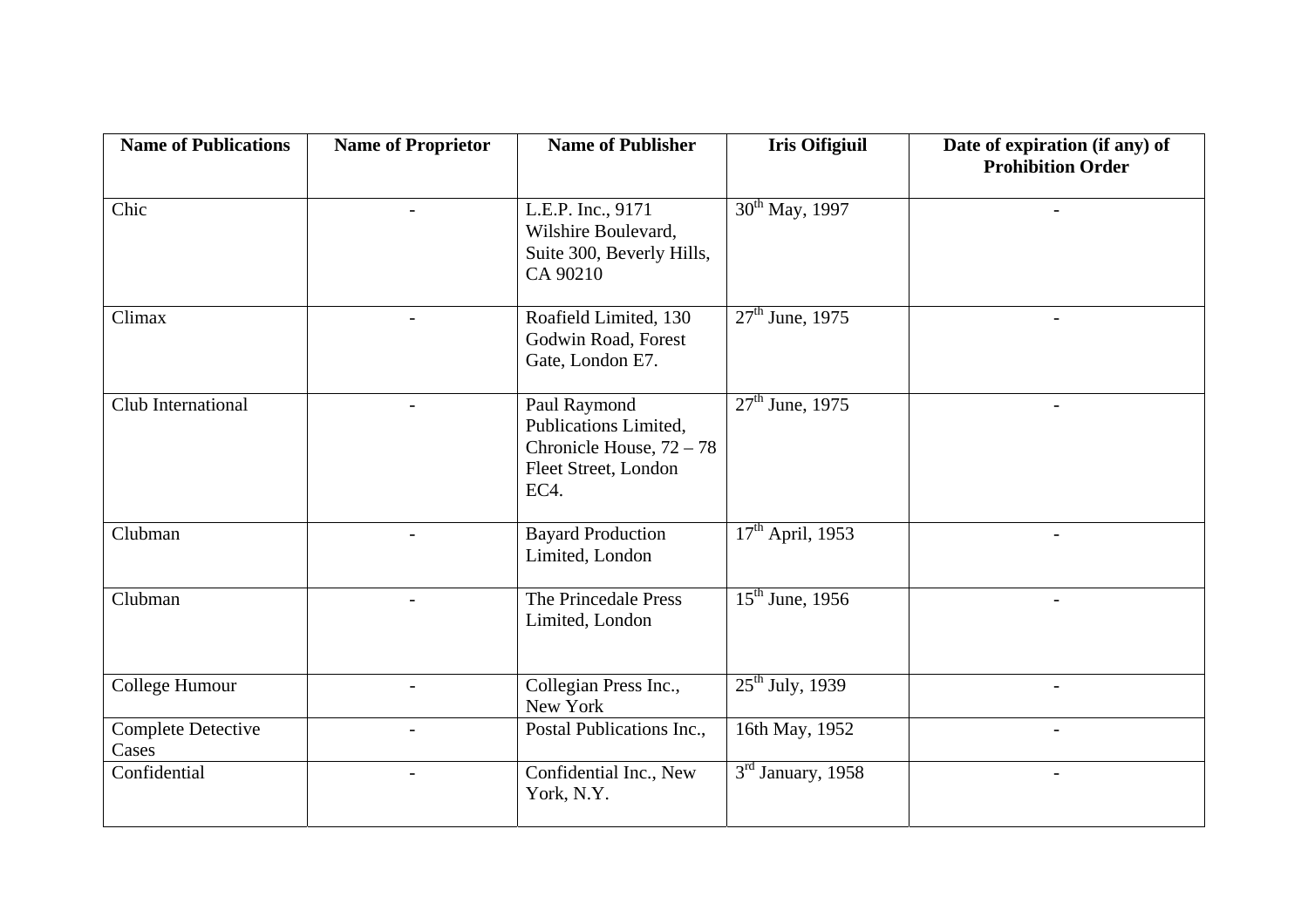| <b>Name of Publications</b>            | <b>Name of Proprietor</b> | <b>Name of Publisher</b>                                                                            | <b>Iris Oifigiuil</b>     | Date of expiration (if any) of<br><b>Prohibition Order</b> |
|----------------------------------------|---------------------------|-----------------------------------------------------------------------------------------------------|---------------------------|------------------------------------------------------------|
| Confidential                           |                           | <b>By-Line Publications</b><br>Inc., 152 West, $42nd$<br>Street, New York 36,<br>N.Y.               | $11^{th}$ July, 1961      |                                                            |
| Confidential<br>Confessions            | $\blacksquare$            | Ace Publications Inc.,<br>1250 Camden Avenue,<br>S.W. Canton 6, Ohio                                | 22 November, 1960         | $\overline{\phantom{a}}$                                   |
| <b>Confidential Detective</b><br>Cases |                           | <b>Strato Publications</b><br>Limited, 39 Upper Brook<br>Street, London W1.                         | $1st$ September, 1959     |                                                            |
| <b>Confidential Detective</b><br>Cases |                           | Detective House Inc.,<br>441 Lexington Avenue,<br>New York 17, N.Y.                                 | $22nd$ March, 1960        | $\overline{\phantom{a}}$                                   |
| <b>Continental Film</b><br>Review      |                           | <b>Eurap Publishing</b><br>Company (London),<br>Limited, 71 Stoke<br>Newington Road,<br>London N16. | $4^{th}$ June, 1963.      |                                                            |
| <b>Crime Detective</b>                 |                           | Crime Detective Inc.,<br>Dunellen, N.J.                                                             | $15^{th}$ June, 1951      |                                                            |
| <b>Crime Detective</b>                 |                           | Detective House Inc.,<br>441 Lexington Avenue,<br>New York, 17 N.Y.                                 | $1st$ September, 1959     |                                                            |
| <b>Crime Detective</b>                 | $\overline{\phantom{a}}$  | Sterling House Inc., 260<br>Park Avenue, South,<br>New York 10, N.Y.                                | $10^{th}$ September, 1963 | $-$                                                        |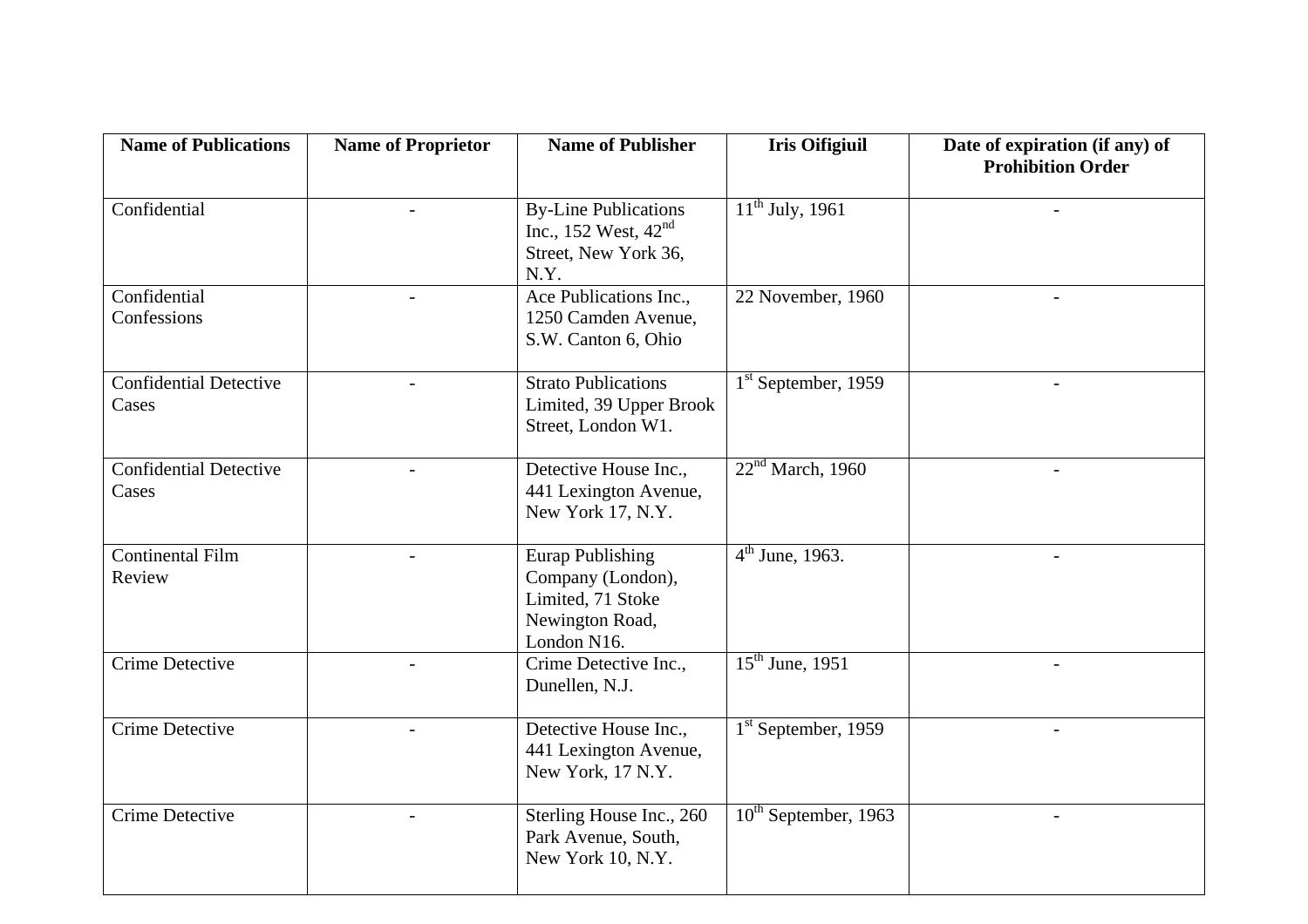| <b>Name of Publications</b>   | <b>Name of Proprietor</b> | <b>Name of Publisher</b>                                                                   | <b>Iris Oifigiuil</b>               | Date of expiration (if any) of<br><b>Prohibition Order</b> |
|-------------------------------|---------------------------|--------------------------------------------------------------------------------------------|-------------------------------------|------------------------------------------------------------|
| Daring Detective              |                           | Country Press Inc.,<br>Louisville U.S.A.                                                   | $13th$ December, 1938               |                                                            |
| Daring Detective              | $\overline{\phantom{a}}$  | L. Miller & Son Limited,<br>London                                                         | $5th$ October, 1951                 | $\overline{\phantom{a}}$                                   |
| <b>Daring Romances</b>        |                           | Ace Publications Inc.,<br>1250 Camden Avenue<br>S.W. Canton 6, Ohio.                       | $23rd$ December, 1960               |                                                            |
| Detective                     |                           | L. Miller & Son Limited,<br>342 - 344 Hackney road,<br>London E2.                          | $\overline{9^{th}}$ September, 1958 |                                                            |
| <b>Detective Cases</b>        |                           | <b>Brookside Enterprises</b><br>Inc., 8 West $40^{\text{th}}$ Street,<br>New York 18, N.Y. | $19th$ January, 1960                |                                                            |
| <b>Detective Police Cases</b> |                           | H.B.K. Hislop Limited<br>Auckland.                                                         | $26th$ February, 1954               | $\overline{\phantom{0}}$                                   |
| <b>Detective Tales</b>        |                           | Popular Publications Inc.,<br>Chicago, Illinois.                                           | $13th$ June, 1939                   |                                                            |
| <b>Detective Tales</b>        | $\overline{a}$            | Atlas Publishing &<br><b>Distributing Company</b><br>Limited, London.                      | $22nd$ October, 1954                | $\overline{\phantom{0}}$                                   |
| Detective Weekly              |                           | L. Miller & Son Limited,<br>London                                                         | $1st$ July, 1958                    | $\overline{\phantom{0}}$                                   |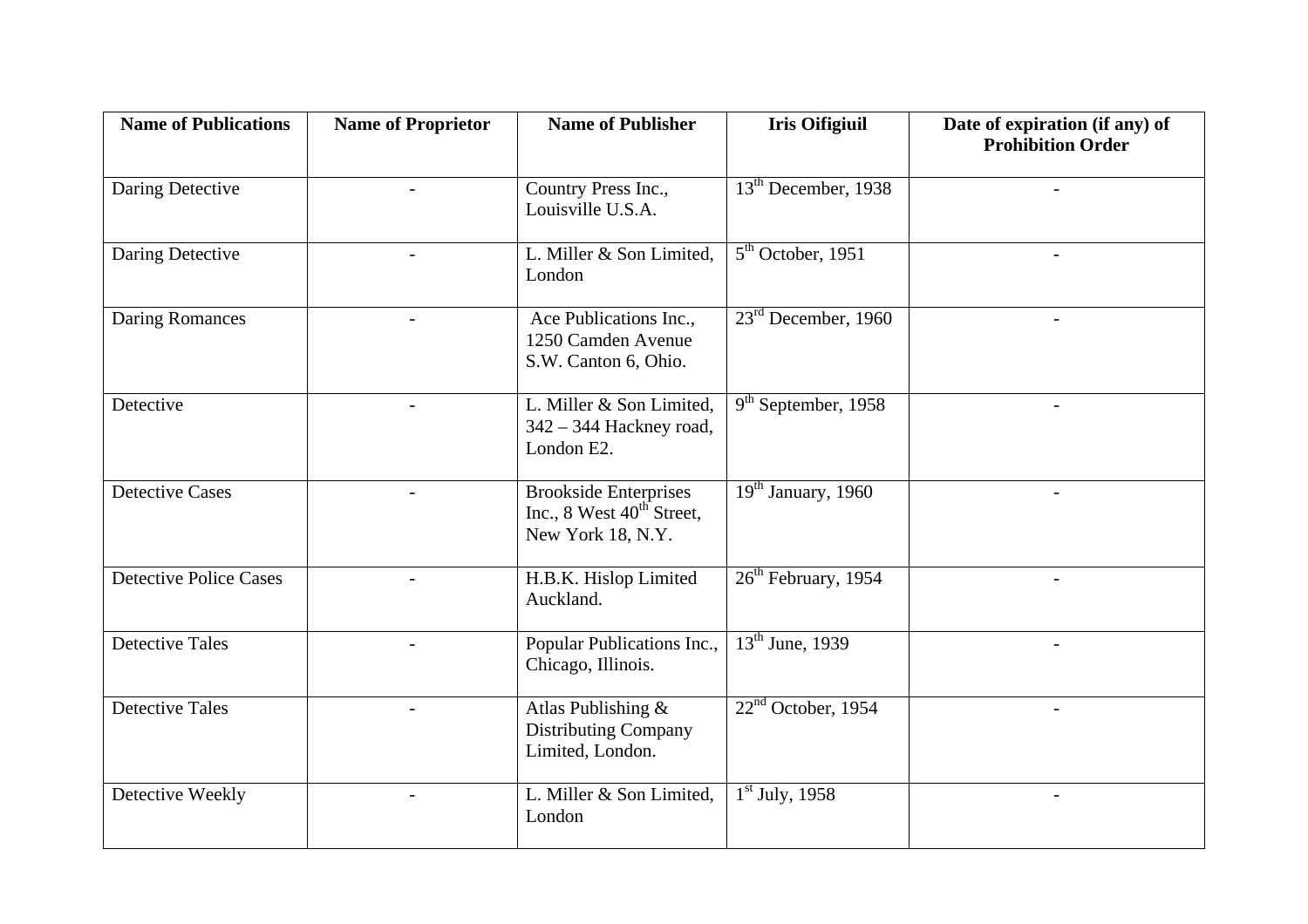| <b>Name of Publications</b> | <b>Name of Proprietor</b> | <b>Name of Publisher</b>                                                              | <b>Iris Oifigiuil</b>                        | Date of expiration (if any) of<br><b>Prohibition Order</b> |
|-----------------------------|---------------------------|---------------------------------------------------------------------------------------|----------------------------------------------|------------------------------------------------------------|
| Detective World             | $\overline{a}$            | Detective World Inc.,<br>New York, N.Y.                                               | $22nd$ May, 1951                             |                                                            |
| Dude, The                   | $\overline{a}$            | <b>Mystery Publishing</b><br>Company Inc., 505<br>Eighth Avenue, New<br>York 18, N.Y. | $30th$ October, 1962                         | $\overline{\phantom{0}}$                                   |
| electric Blue               |                           | <b>Power Radio Limited</b><br>P.O. Box 381, City<br>Harbour, London E14<br>9GL        | $\overline{16}$ <sup>th</sup> February, 1996 |                                                            |
| Escapade                    |                           | <b>Bruce-Royal Publishing</b><br>Corporation, Division<br>Street, Derby, Conn.        | $15th$ October, 1963                         |                                                            |
| Escort                      | $\overline{a}$            | Paul Raymond<br>Publications Ltd., 2<br>Archer Street, London<br>W1V 7HE, England     | $\overline{30^{th}}$ July, 1993              | $\blacksquare$                                             |
| Esprit                      |                           | <b>Esprit Publications, Suite</b><br>14, 64 Donegall Street,<br>Belfast, BT1 2GT.     | $\overline{19}$ <sup>th</sup> August, 1988   |                                                            |
| Esquire                     |                           | <b>Strato Publications</b><br>Limited, London.                                        | $21st$ October, 1955                         | $\overline{\phantom{a}}$                                   |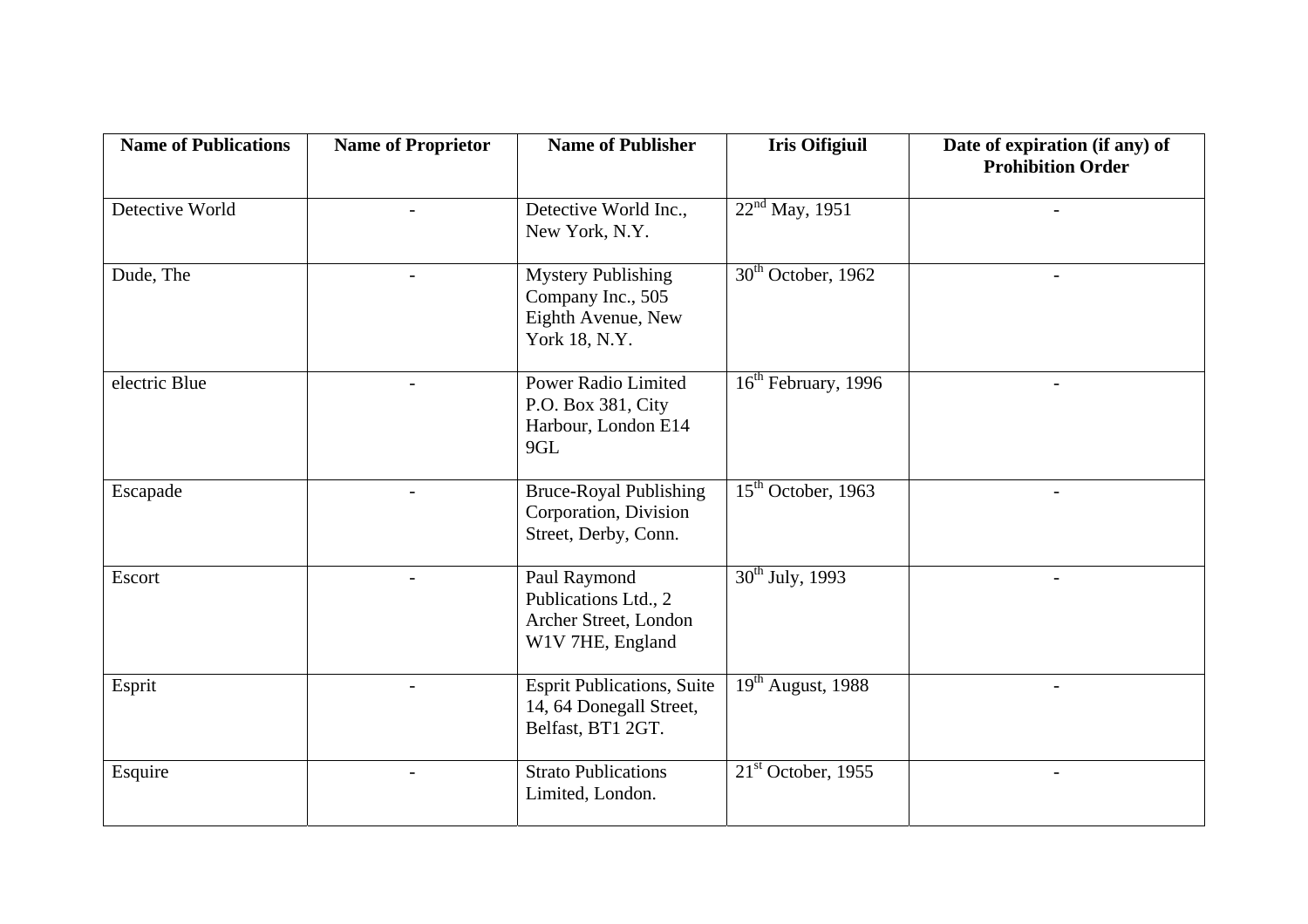| <b>Name of Publications</b>        | <b>Name of Proprietor</b> | <b>Name of Publisher</b>                                                                           | <b>Iris Oifigiuil</b>           | Date of expiration (if any) of<br><b>Prohibition Order</b> |
|------------------------------------|---------------------------|----------------------------------------------------------------------------------------------------|---------------------------------|------------------------------------------------------------|
| Experience                         |                           | <b>Tabor Publications</b><br>Limited, $3 - 5$ Valentine<br>Place, Blackfriars Road,<br>London SE1. | $30^{th}$ May, 1980             |                                                            |
| <b>Expose Detective</b>            | $\blacksquare$            | <b>Skye Publishing</b><br>Company Inc., 16 East<br>55 <sup>th</sup> Street, New York 22<br>N.Y.    | $8th$ December, 1959            | $\overline{\phantom{a}}$                                   |
| <b>Exposed True Crime</b><br>Cases |                           | <b>Strato Publications</b><br>Limited, 39 Upper Brook<br>Street, London W1.                        | 24 <sup>th</sup> November, 1959 |                                                            |
| Eye: People and Pictures           | $\blacksquare$            | Mutual Magazine<br>Corporation, New York,<br>N.Y.                                                  | $22nd$ October, 1954            | $\equiv$                                                   |
| <b>Famous Crime Stories</b>        |                           | L. Miller & Son Limited,<br>342 - 344 Hackney<br>Road, London E2.                                  | $14th$ April, 1959              | $\overline{\phantom{a}}$                                   |
| <b>Famous Police Cases</b>         | $\overline{a}$            | Mr. Magazines Inc., New<br>York, N.Y.                                                              | $5th$ October, 1951             | $\blacksquare$                                             |
| Februs                             |                           | Gatisle Limited, 40 Old<br>Compton Street, London<br>W1V 5PB                                       | $22nd$ April, 1997              |                                                            |
| Fiesta                             |                           | Galaxy Publications Ltd,<br>P.O. Box 312, Witham,<br>Essex, CM8 3SZ.                               | $11th$ October, 1988            | $\overline{\phantom{a}}$                                   |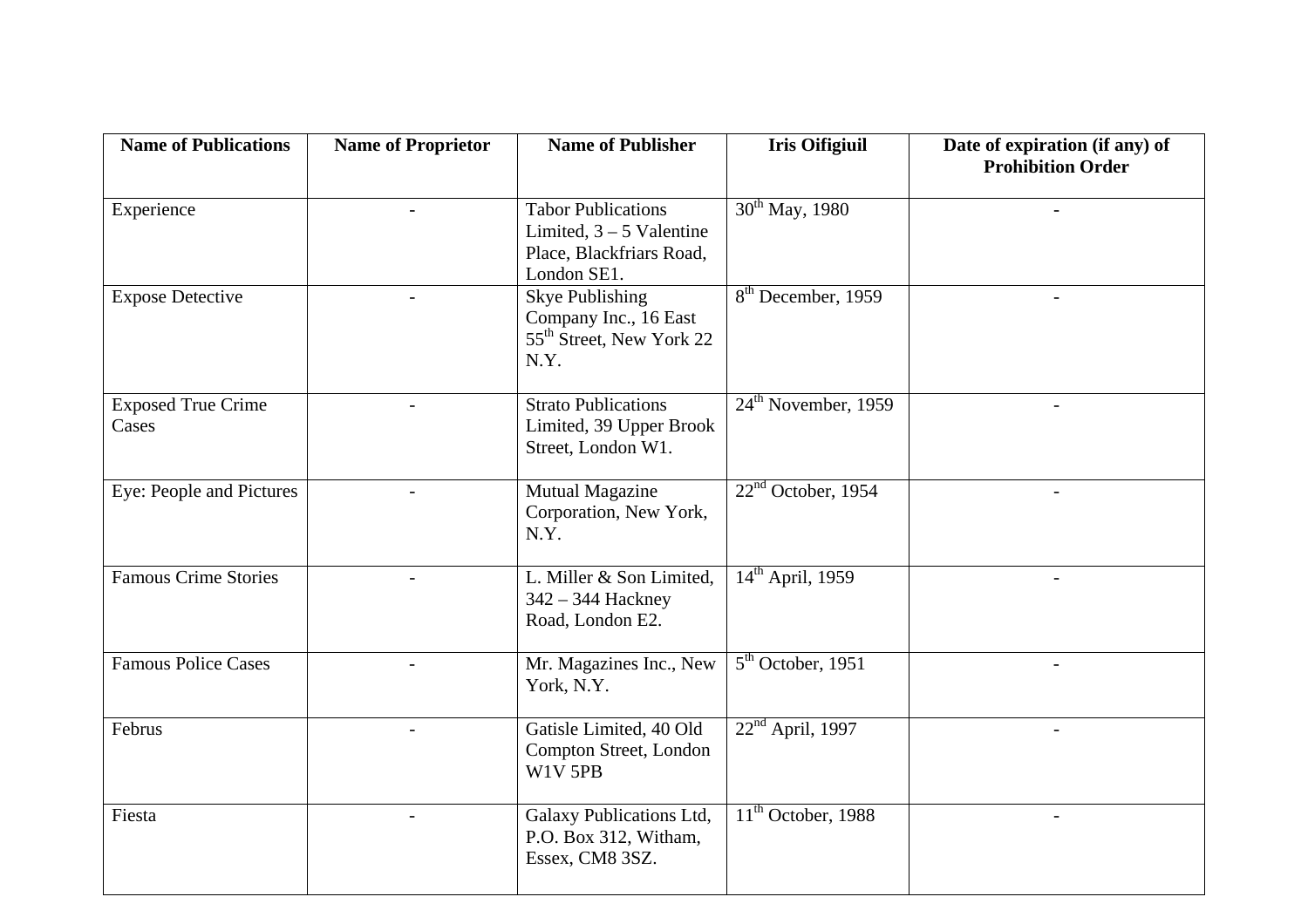| <b>Name of Publications</b>                                         | <b>Name of Proprietor</b> | <b>Name of Publisher</b>                                                                                      | <b>Iris Oifigiuil</b>           | Date of expiration (if any) of<br><b>Prohibition Order</b> |
|---------------------------------------------------------------------|---------------------------|---------------------------------------------------------------------------------------------------------------|---------------------------------|------------------------------------------------------------|
| Filmland                                                            | $\overline{a}$            | Red Circle Magazines,<br>Inc., New York N.Y.                                                                  | 26 <sup>th</sup> February, 1954 |                                                            |
| Flash                                                               |                           | <b>John Blunt Publications</b><br>and Enterprises Limited,<br>230 Adelaide Street,<br>West, Toronto 1, Canada | 6 <sup>th</sup> October, 1959   |                                                            |
| <b>Follies</b>                                                      |                           | Magtab Publishing<br>Corporation, 509 $\bar{5}^{\text{th}}$<br>Avenue, New York 17,<br>New York               | $14th$ March, 1961              |                                                            |
| For Men Only                                                        | $\overline{a}$            | <b>Newsstand Publications</b><br>Inc., 655 Madison<br>Avenue, New York 21,<br>N.Y.                            | $22nd$ December, 1959           | $\overline{\phantom{a}}$                                   |
| 40 Plus                                                             | $\overline{a}$            | <b>Fantasy Publications</b><br>Ltd., P.O. Box 381, City<br>Harbour, London, E14,<br>9GL                       | 30 <sup>th</sup> March, 1999    | $\overline{\phantom{a}}$                                   |
| Forum $-$ the<br>International Journal of<br><b>Human Relations</b> |                           | Forum Press Limited, 2<br>Bramber Road, London<br>W14, 9PB.                                                   | $18th$ July, 1975               |                                                            |
| Foto                                                                | $\overline{\phantom{a}}$  | <b>Axtell Publications</b><br>Limited, London                                                                 | $15th$ June, 1956               | $\overline{\phantom{a}}$                                   |
| Fourire                                                             |                           |                                                                                                               | $22nd$ January, 1954            | $\overline{a}$                                             |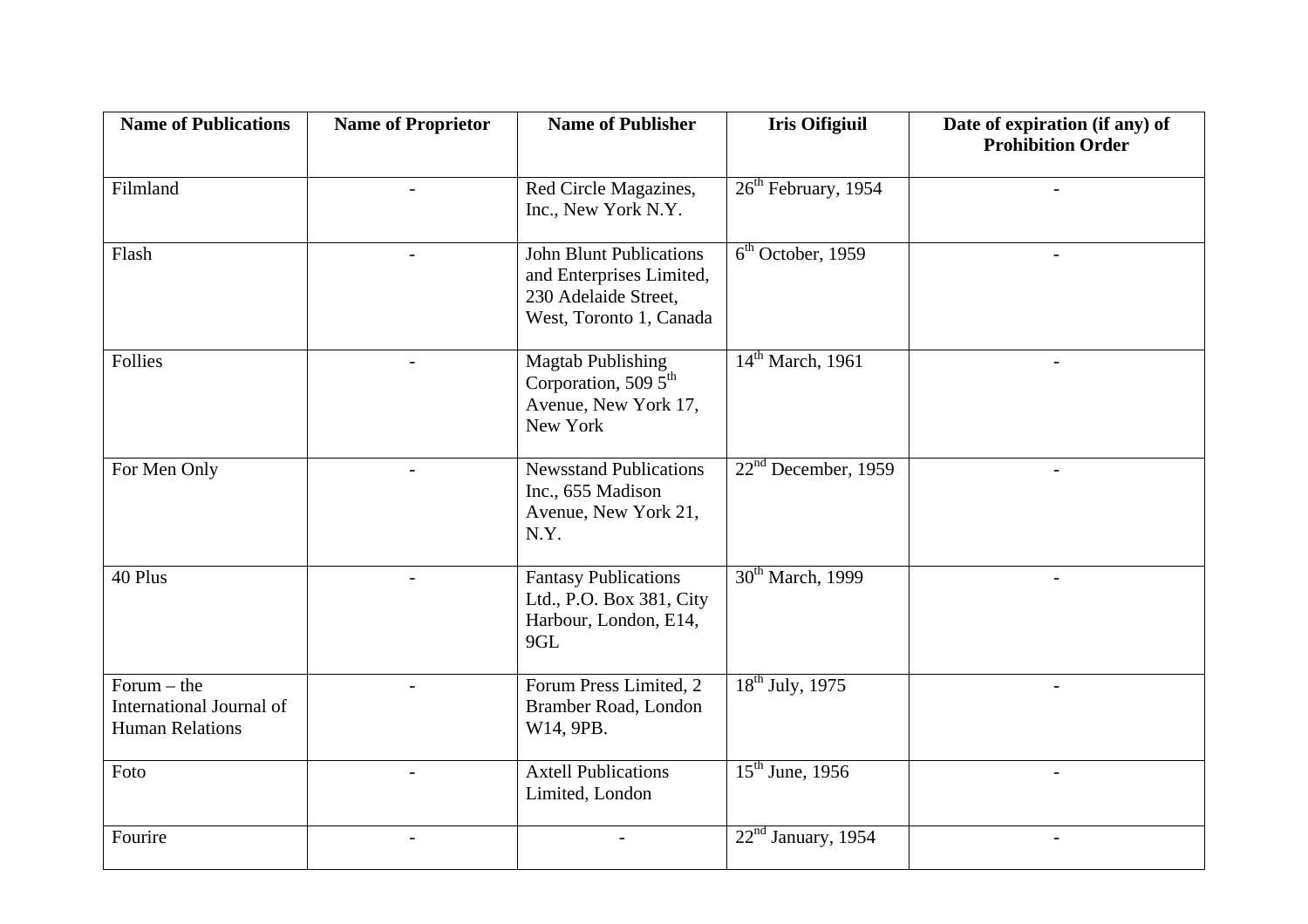| <b>Name of Publications</b> | <b>Name of Proprietor</b> | <b>Name of Publisher</b>                                                                            | <b>Iris Oifigiuil</b> | Date of expiration (if any) of<br><b>Prohibition Order</b> |
|-----------------------------|---------------------------|-----------------------------------------------------------------------------------------------------|-----------------------|------------------------------------------------------------|
| Fox                         |                           | <b>Montcalm Publishing</b><br>Corporation, 401 Park<br>Avenue South, New<br>York, N.Y. 10016 - 8802 | $21st$ November, 2003 |                                                            |
| Freshmen                    |                           | SL1 P.O. Box 4356, Los<br>Angeles, CA 90078 -<br>4356                                               | $30^{th}$ May, 1997   |                                                            |
| Font Page Detective         |                           | <b>Exposed Publishing</b><br>Company, New York,<br>N.Y.                                             | $14th$ February, 1939 | $\overline{a}$                                             |
| Front Page Detective        |                           | Dell Publishing<br>Company Inc.,<br>Washington and South<br>Avenue, Dunellen, N.J.                  | $9th$ September, 1958 |                                                            |
| Gallery                     |                           | <b>Montcalm Publishing</b><br>Corporation, 401 Park<br>Avenue South, New<br>York, N.Y. 10016 - 8802 | $22nd$ April, 1997    |                                                            |
| Gals and Gags               |                           | <b>Colour Comics Pty</b><br>Limited, Sydney                                                         | $27th$ April, 1956    | $\overline{\phantom{a}}$                                   |
| Genesis                     |                           | Jakel Corp., 110E 59 <sup>th</sup><br>Street, 31 <sup>st</sup> Floor, New<br>York, N.Y. 10022       | $30^{th}$ May, 1997   |                                                            |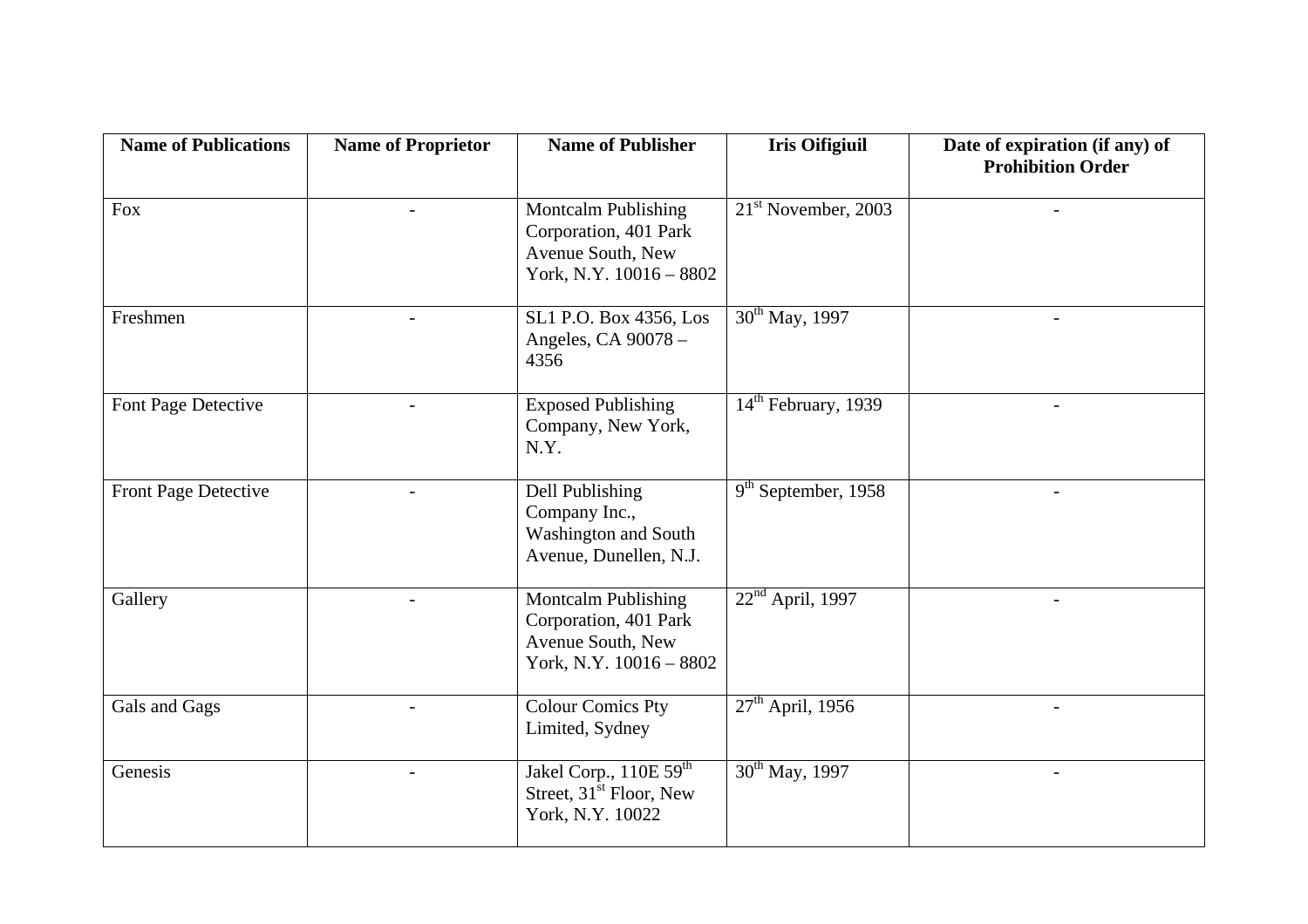| <b>Name of Publications</b>                                                                                                                               | <b>Name of Proprietor</b>                                                        | <b>Name of Publisher</b>                                                         | <b>Iris Oifigiuil</b>                      | Date of expiration (if any) of<br><b>Prohibition Order</b> |
|-----------------------------------------------------------------------------------------------------------------------------------------------------------|----------------------------------------------------------------------------------|----------------------------------------------------------------------------------|--------------------------------------------|------------------------------------------------------------|
| Gent, The                                                                                                                                                 |                                                                                  | <b>Excellent Publications</b><br>Inc., 505 Eighth Avenue,<br>New York 18, N.Y.   | $2nd$ July, 1963                           |                                                            |
| <b>Girl Illustrated</b>                                                                                                                                   |                                                                                  | Plant News Limited, 38<br>North Audley Street,<br>London W1Y 2HH                 | $27th$ June, 1975                          | $\blacksquare$                                             |
| Glamour                                                                                                                                                   | C. Arthur Pearson<br>Limited, London                                             | C. Arthur Pearson<br>Limited, London                                             | $21st$ October, 1955                       |                                                            |
| <b>Headquarters Detective</b>                                                                                                                             |                                                                                  | <b>Headquarters Detective</b><br>Inc., Dunellen N.J.                             | $5th$ October, 1951                        | $\blacksquare$                                             |
| <b>Headquarters Detective</b>                                                                                                                             |                                                                                  | <b>Streamline Books</b><br>Limited, London                                       | $\overline{11}^{\text{th}}$ February, 1958 |                                                            |
| <b>Health and Efficiency</b>                                                                                                                              | The Athletic Publications<br>Limited, $4 - 8$ Greville<br>Street, London.        | The Athletic Publications<br>Limited, $4 - 8$ Greville<br>Street, London         | $14th$ February, 1933                      |                                                            |
| Health and Strength<br>(Variation Order of 17 <sup>th</sup><br>June, 1949, excludes all<br>issues of the Export<br>Edition published after<br>that date). | The Athletic Publications<br>Limited, $4 - 8$ Greville<br>Street, London, E.C. 1 | The Athletic Publications<br>Limited, $4 - 8$ Greville<br>Street, London E.C. 1. | 31 <sup>st</sup> March, 1931               |                                                            |
| Hush-Hush                                                                                                                                                 |                                                                                  | Hush-Hush Magazine<br>Inc., Charlton Building,<br>Derby, Conn.                   | 22 <sup>nd</sup> March, 1960               | $\overline{\phantom{a}}$                                   |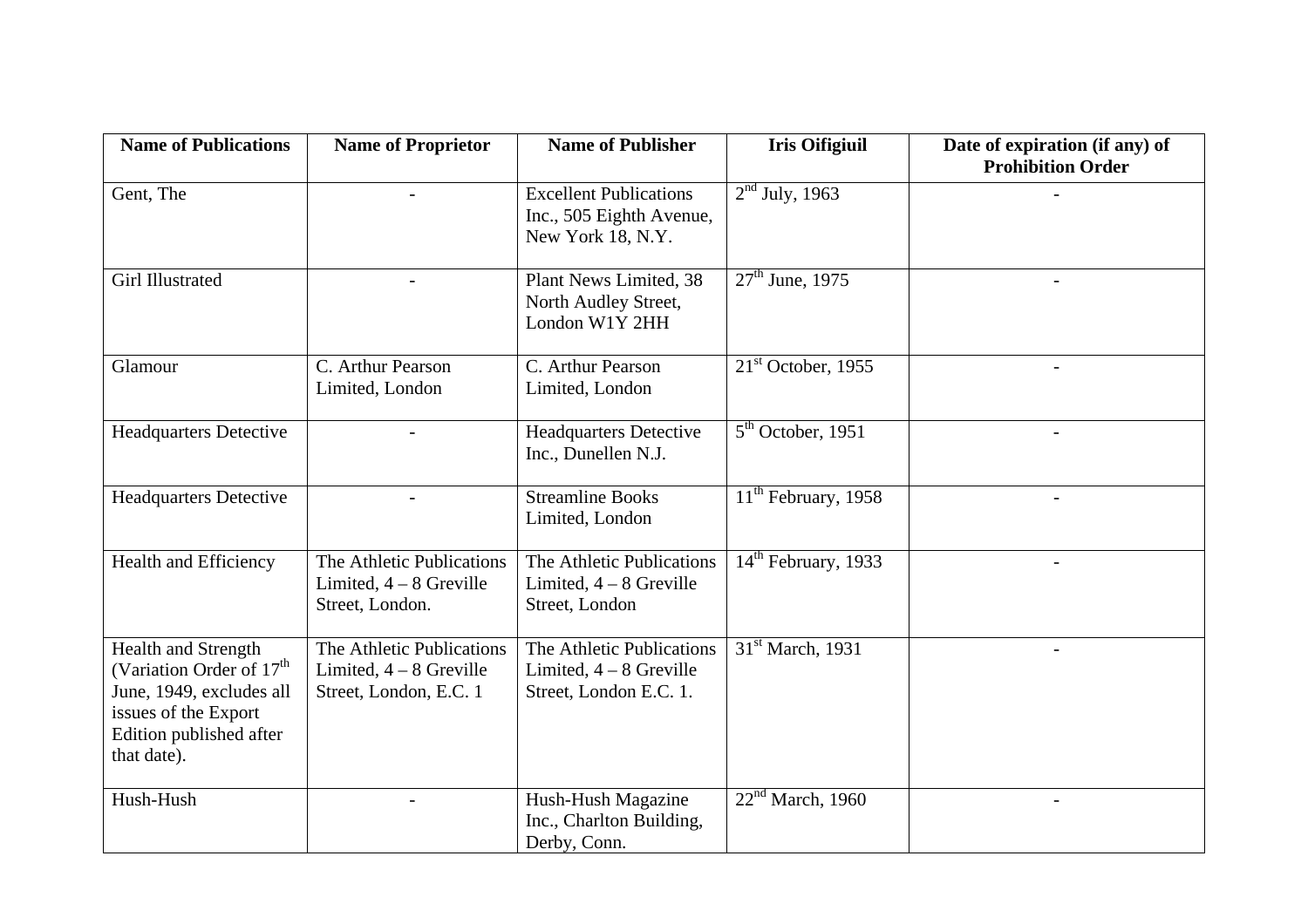| <b>Name of Publications</b> | <b>Name of Proprietor</b> | <b>Name of Publisher</b>                                                                         | <b>Iris Oifigiuil</b>               | Date of expiration (if any) of<br><b>Prohibition Order</b> |
|-----------------------------|---------------------------|--------------------------------------------------------------------------------------------------|-------------------------------------|------------------------------------------------------------|
| Hustler                     |                           | Hustler Magazine Inc.,<br>2029 Century Park East,<br>Suite 3800 Los Angeles,<br>California 90067 | $7th$ April, 1981                   |                                                            |
| I Confess                   |                           | Mutual Magazine<br>Corporation, New York,<br>N.Y.                                                | $25th$ September, 1953              |                                                            |
| <b>Inside Detective</b>     |                           | <b>Exposed Publishing</b><br>Company, Dunellen,<br>New Jersey.                                   | $14th$ February, 1939               |                                                            |
| <b>Inside Detective</b>     |                           | Dell Publishing Co., Inc.,<br><b>Washington and South</b><br>Avenue, Dunellen N.J.               | $\overline{9^{th}}$ September, 1958 |                                                            |
| <b>Inside Story</b>         |                           | J.B. Publishing<br>Corporation, 157 West<br>57 <sup>th</sup> Street, New York 19,<br>N.Y.        | $5th$ April, 1960                   |                                                            |
| <b>Intimate Romances</b>    |                           | L. Miller & Son Limited,<br>342 - 344 Hackney road,<br>London E2                                 | $28th$ October, 1958                |                                                            |
| <b>Intimate Story</b>       |                           | Romance Publishing<br>Corporation, 295<br>Madison Avenue, New<br>York 17, N.Y.                   | $24th$ March, 1959                  |                                                            |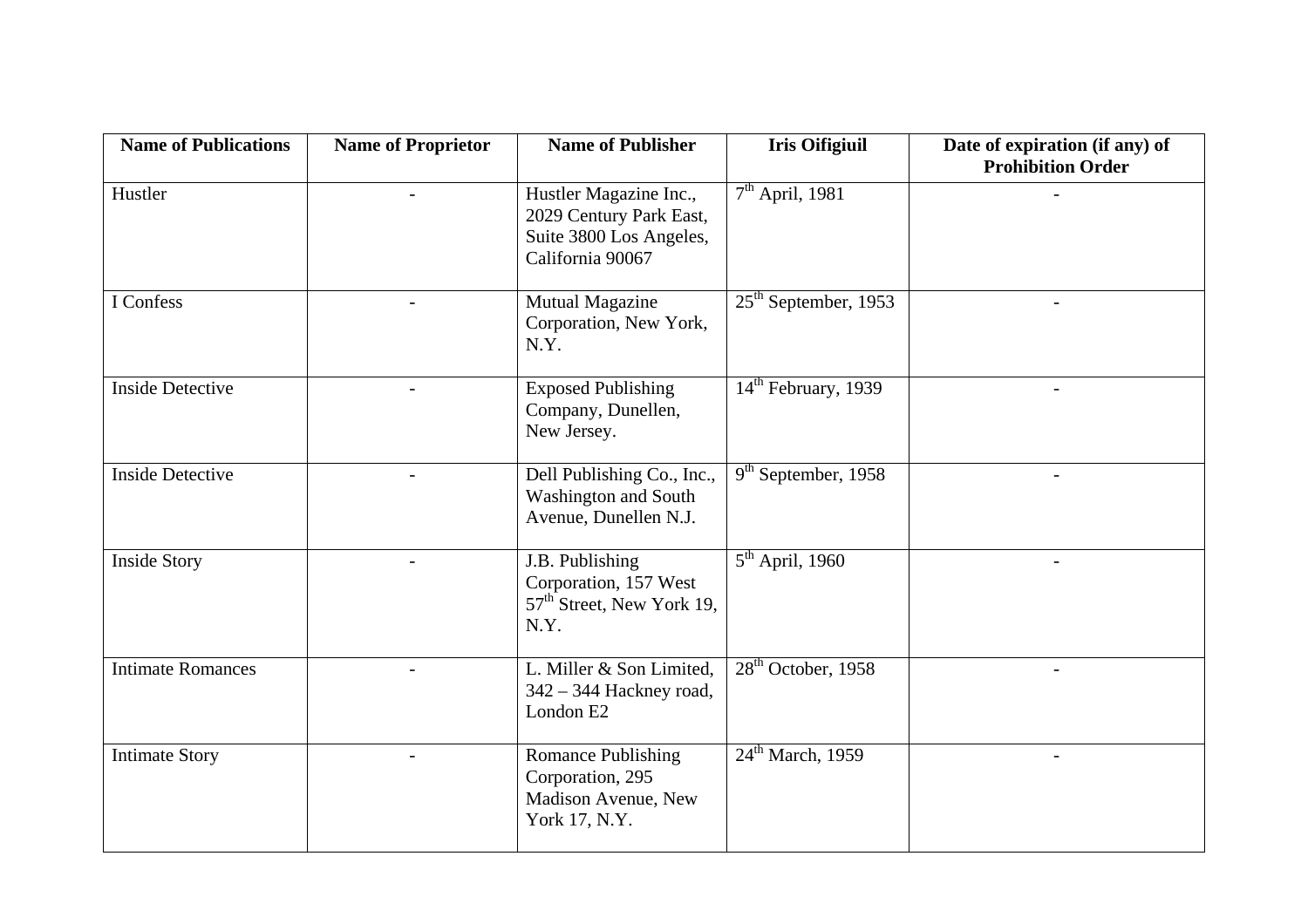| <b>Name of Publications</b>                             | <b>Name of Proprietor</b> | <b>Name of Publisher</b>                                                                       | <b>Iris Oifigiuil</b>                        | Date of expiration (if any) of<br><b>Prohibition Order</b> |
|---------------------------------------------------------|---------------------------|------------------------------------------------------------------------------------------------|----------------------------------------------|------------------------------------------------------------|
| Ireland's Daily Sport<br>incorporating Daily<br>Sport   |                           | <b>Sport Newspapers</b><br>Limited, 19 Great<br>Ancoats Street,<br>Manchester M60 4BT.         | $22nd$ August, 1995                          |                                                            |
| Ireland's Weekend Sport<br>incorporating Daily<br>Sport |                           | <b>Sport Newspapers</b><br>Limited, 19 Great<br>Ancoats Street,<br>Manchester M60 4BT          | $22nd$ August, 1995                          | $\overline{\phantom{0}}$                                   |
| Janus                                                   |                           | Mislime Limited, 53<br>Queen Victoria Street,<br>Liverpool.                                    | $22nd$ April, 1997                           |                                                            |
| Jem                                                     |                           | "Weider Periodicals Inc",<br>Palisade Avenue, Union<br>City, New Jersey.                       | $22nd$ May, 1962                             |                                                            |
| Kamera                                                  |                           | <b>Kamera Publications</b><br>Limited, 4 Gerrard<br>Street, London W1.                         | $\overline{13}$ <sup>th</sup> January, 1959. |                                                            |
| King                                                    |                           | <b>Europress Publishing</b><br>Company Limited.                                                | $\overline{6^{th}}$ December, 1966           |                                                            |
| Knave                                                   |                           | <b>Fontessa Publications</b><br>Limited, Hermit Place,<br>252 Belsize Road,<br>London NW6 4BT. | $27th$ June, 1975                            |                                                            |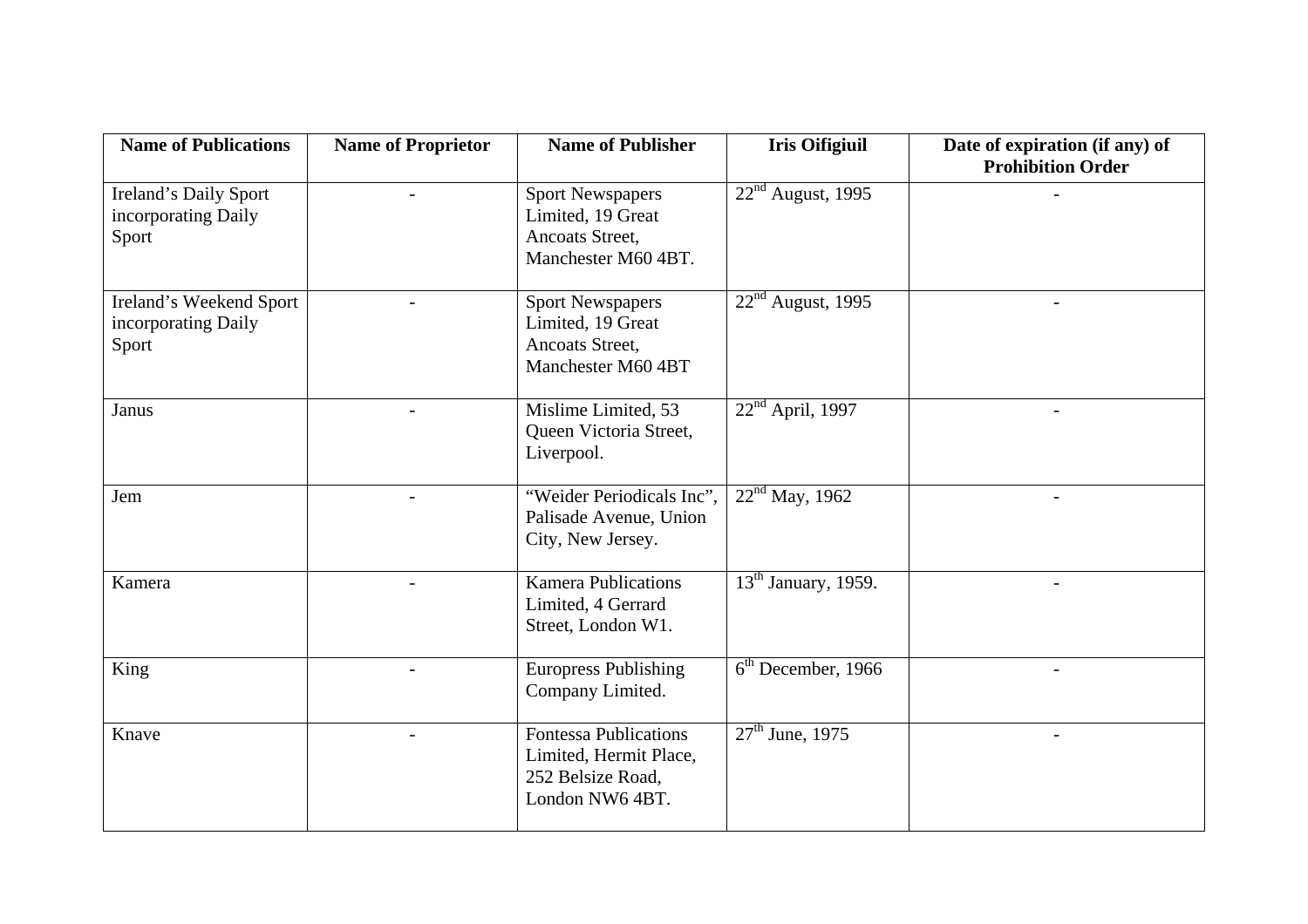| <b>Name of Publications</b>                     | <b>Name of Proprietor</b>            | <b>Name of Publisher</b>                                                          | <b>Iris Oifigiuil</b>           | Date of expiration (if any) of<br><b>Prohibition Order</b> |
|-------------------------------------------------|--------------------------------------|-----------------------------------------------------------------------------------|---------------------------------|------------------------------------------------------------|
| Laff                                            |                                      | <b>Volitant Publishing</b><br>Corporation, New York,<br>N.Y.                      | $1st$ August, 1952              |                                                            |
| <b>Life Romances</b><br>(international Edition) | $\overline{\phantom{a}}$             | L. Miller & Company<br>(Hackney) Limited, 342-<br>344 Hackney Road,<br>London E2. | $7th$ July, 1959                | $\overline{\phantom{a}}$                                   |
| Light and Shade                                 | $\overline{\phantom{a}}$             | <b>Pennine Publications</b><br>Limited, Bolton, Lancs.                            | $\overline{18^{th}}$ June, 1963 | $\overline{\phantom{a}}$                                   |
| London Life                                     | $\overline{\phantom{a}}$             | New Picture Press, 7A<br>Wine Office Court, Fleet<br>Street, London.              | $31st$ May, 1932                | $\sim$                                                     |
| Lucky Star                                      | C. Arthur Pearson<br>Limited, London | C. Arthur Pearson<br>Limited, London.                                             | $19^{th}$ May, 1950             |                                                            |
| Male                                            |                                      | Male Publishing<br>Corporation New York,<br>N.Y.                                  | $22nd$ October, 1954            | $\overline{\phantom{a}}$                                   |
| Man, The                                        | The Man Pty, Limited,<br>Sydney      | Ken G. Murray, Sydney                                                             | $13th$ October, 1950            | $\equiv$                                                   |
| Man Alive                                       |                                      | <b>Sunday Newspapers</b><br>Limited, P.O. Box 641,<br>Dublin 9.                   | $26th$ December, 1975           |                                                            |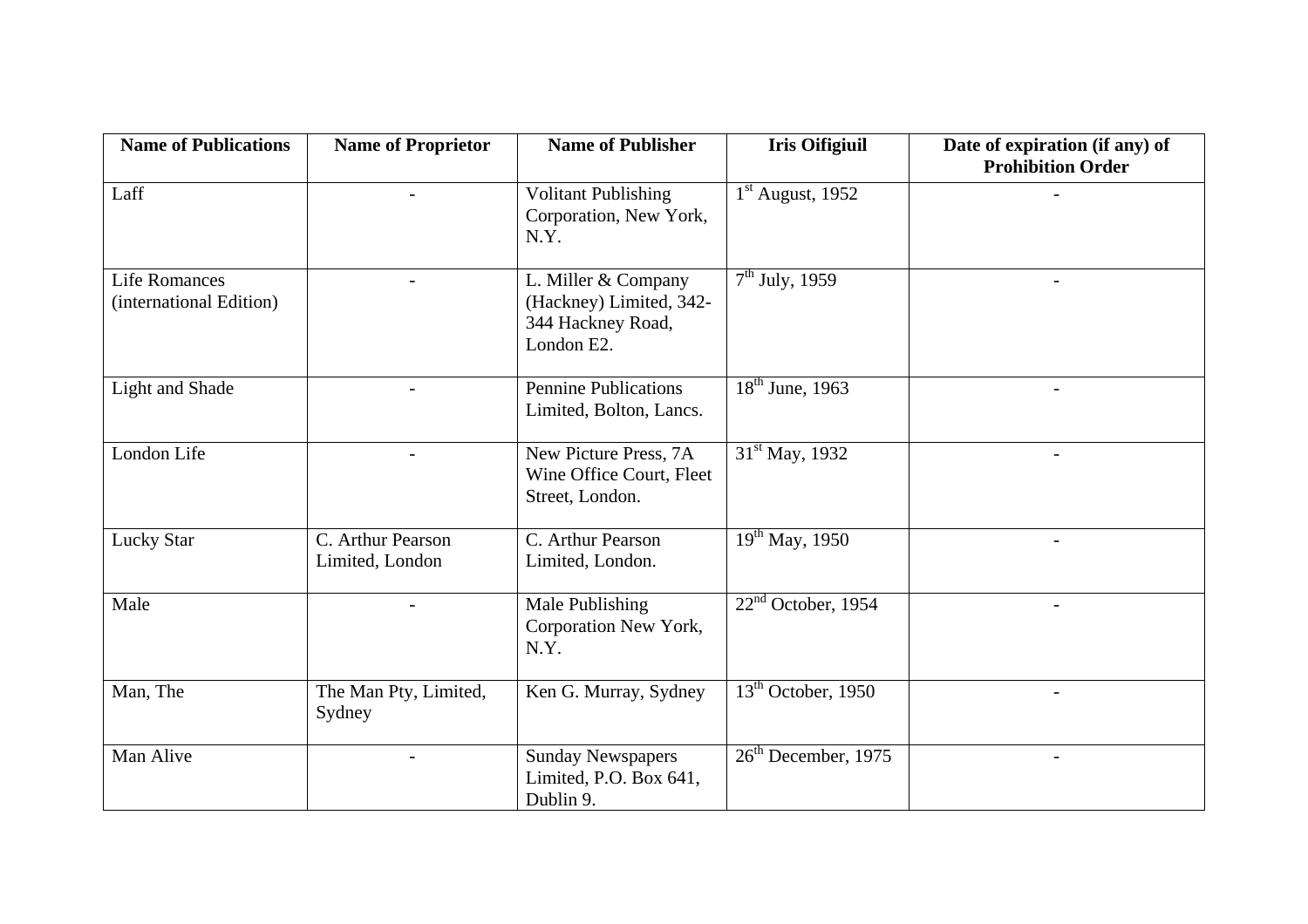| <b>Name of Publications</b> | <b>Name of Proprietor</b>                    | <b>Name of Publisher</b>                                                   | <b>Iris Oifigiuil</b>                     | Date of expiration (if any) of<br><b>Prohibition Order</b> |
|-----------------------------|----------------------------------------------|----------------------------------------------------------------------------|-------------------------------------------|------------------------------------------------------------|
| Man & Woman                 |                                              | <b>Marshall Cavendish</b><br>Limited London.                               | $6^{\text{th}}$ July, 1973                |                                                            |
| Man Junior                  | Man Junior Magazine<br>Pty, Limited, Sydney. | Ken G. Murray<br><b>Publishing Company Pty</b><br>Limited, Sydney.         | $\overline{16^{th}}$ July, 1954           |                                                            |
| Man Senior                  | Man Magazine Pty<br>Limited, Sydney.         | Ken G. Murray<br>Publishing Company, Pty<br>Limited, Sydney                | $25th$ September, 1953                    | $\overline{\phantom{0}}$                                   |
| Man to Man                  |                                              | <b>Volitant Publishing</b><br>Corporation, New York,<br>N.Y.               | $1st$ August, 1952                        |                                                            |
| Man to Man                  |                                              | Picture Magazines, Inc.,<br>21 West $26^{th}$ Street, New<br>York 10, N.Y. | $3rd$ October, 1961                       |                                                            |
| Man's Adventure             |                                              | Stanley Publications Inc.,<br>261 Fifth Avenue, New<br>York 16, N.Y.       | $23rd$ December, 1960                     |                                                            |
| Man's Conquest              |                                              | Hanro Corporation, 441<br>Lexington Avenue, New<br>York 17, N.Y.           | $\overline{19}$ <sup>th</sup> April, 1960 |                                                            |
| Man's Illustrated           |                                              | Hanro Corporation, 260<br>Park Avenue South, New<br>York 10, N.Y.          | 18 <sup>th</sup> February, 1964           |                                                            |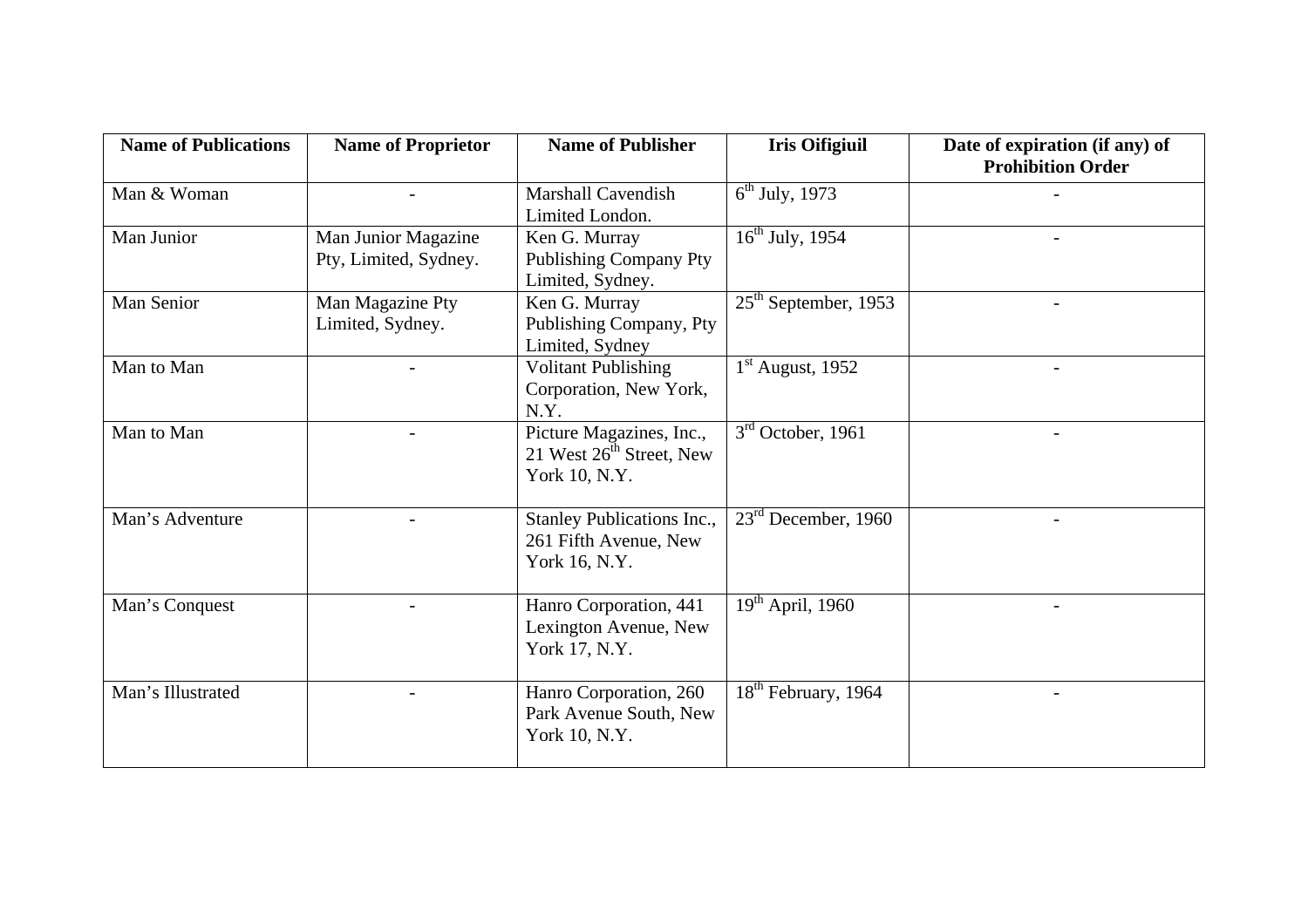| <b>Name of Publications</b>         | <b>Name of Proprietor</b> | <b>Name of Publisher</b>                                                                  | <b>Iris Oifigiuil</b>           | Date of expiration (if any) of<br><b>Prohibition Order</b> |
|-------------------------------------|---------------------------|-------------------------------------------------------------------------------------------|---------------------------------|------------------------------------------------------------|
| Man's Life                          |                           | <b>Crestwood Publishing</b><br>Company, Inc., Canton,<br>Ohio.                            | $25th$ June, 1954               |                                                            |
| Man's Magazine                      |                           | <b>Almat Publishing</b><br>Corporation, 444<br>Madison Avenue, New<br>York 22 N.Y.        | 22 <sup>nd</sup> March, 1960    |                                                            |
| Man's World                         |                           | <b>Olympia Publications</b><br>Inc., 655 Madison<br>Avenue, New York 21,<br>N.Y.          | $2nd$ June, 1959                | $\blacksquare$                                             |
| Man's World and Reg<br>Park Journal |                           | Man's World Publishing<br>Company Limited                                                 | $6th$ September, 1960           | $\overline{\phantom{0}}$                                   |
| <b>Master Detective</b>             |                           | <b>McFadden Publications</b><br>Inc., Dunellen, New<br>Jersey                             | 14 <sup>th</sup> February, 1939 | $\blacksquare$                                             |
| <b>Master Detective</b>             |                           | T.D. Publishing<br>Corporation, 206 East<br>43 <sup>rd</sup> Street, New York 17,<br>N.Y. | $11th$ November, 1958           |                                                            |
| Mayfair                             |                           | <b>Fisk Publishing</b><br>Company Limited                                                 | $30th$ April, 1968              |                                                            |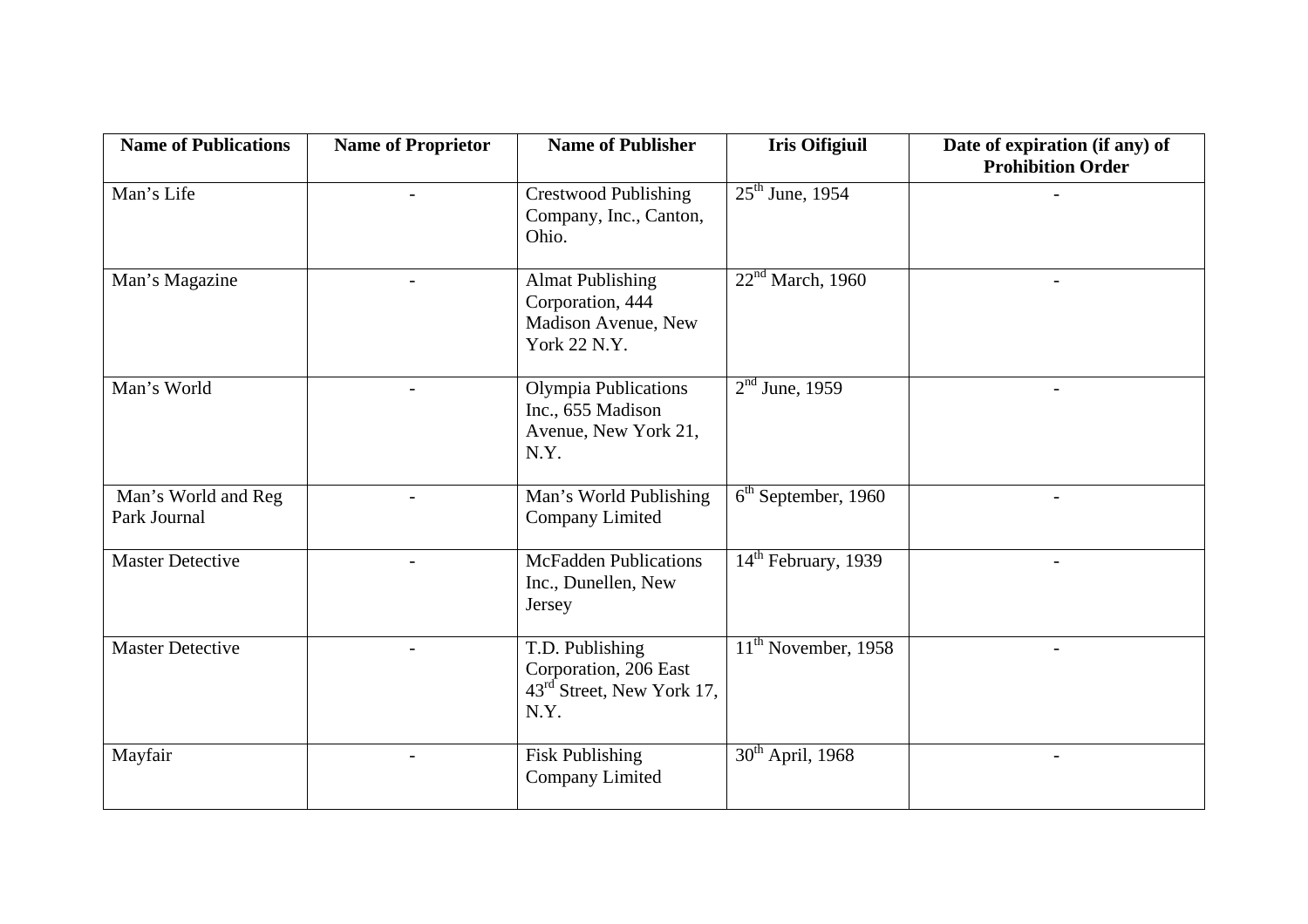| <b>Name of Publications</b>                       | <b>Name of Proprietor</b>                                       | <b>Name of Publisher</b>                                                                             | <b>Iris Oifigiuil</b> | Date of expiration (if any) of<br><b>Prohibition Order</b> |
|---------------------------------------------------|-----------------------------------------------------------------|------------------------------------------------------------------------------------------------------|-----------------------|------------------------------------------------------------|
| Men                                               | $\overline{a}$                                                  | <b>Zenith Publishing</b><br>Corporation, 655<br>Madison Avenue, New<br>York 21, N.Y.                 | $7th$ October, 1958   |                                                            |
| Men Only                                          | City Magazines Limited,<br>167/170 Fleet Street,<br>London EC4. | City Magazines Limited,<br>$167 - 170$ Fleet Street,<br>London EC4                                   | $12th$ October, 1965  |                                                            |
| Men Only                                          |                                                                 | Paul Raymond<br>Publications Limited,<br>Chronicle House, 72 - 78<br>Fleet Street, London<br>EC4.    | $27th$ June, 1975     |                                                            |
| Midnight                                          |                                                                 | Midnight Publishing<br>Corporation, 2055<br>Bishop Street, Montreal,<br>Canada.                      | $29th$ December, 1964 |                                                            |
| Midweek Reveille                                  |                                                                 | Reveille Newspapers<br>Limited                                                                       | $15th$ June, 1956     |                                                            |
| Modern Man - The<br><b>Adult Picture Magazine</b> |                                                                 | <b>Publishers Development</b><br>Corporation, 8150 North<br>Central Park Avenue,<br>Skokie, Illinois | $23rd$ December, 1960 |                                                            |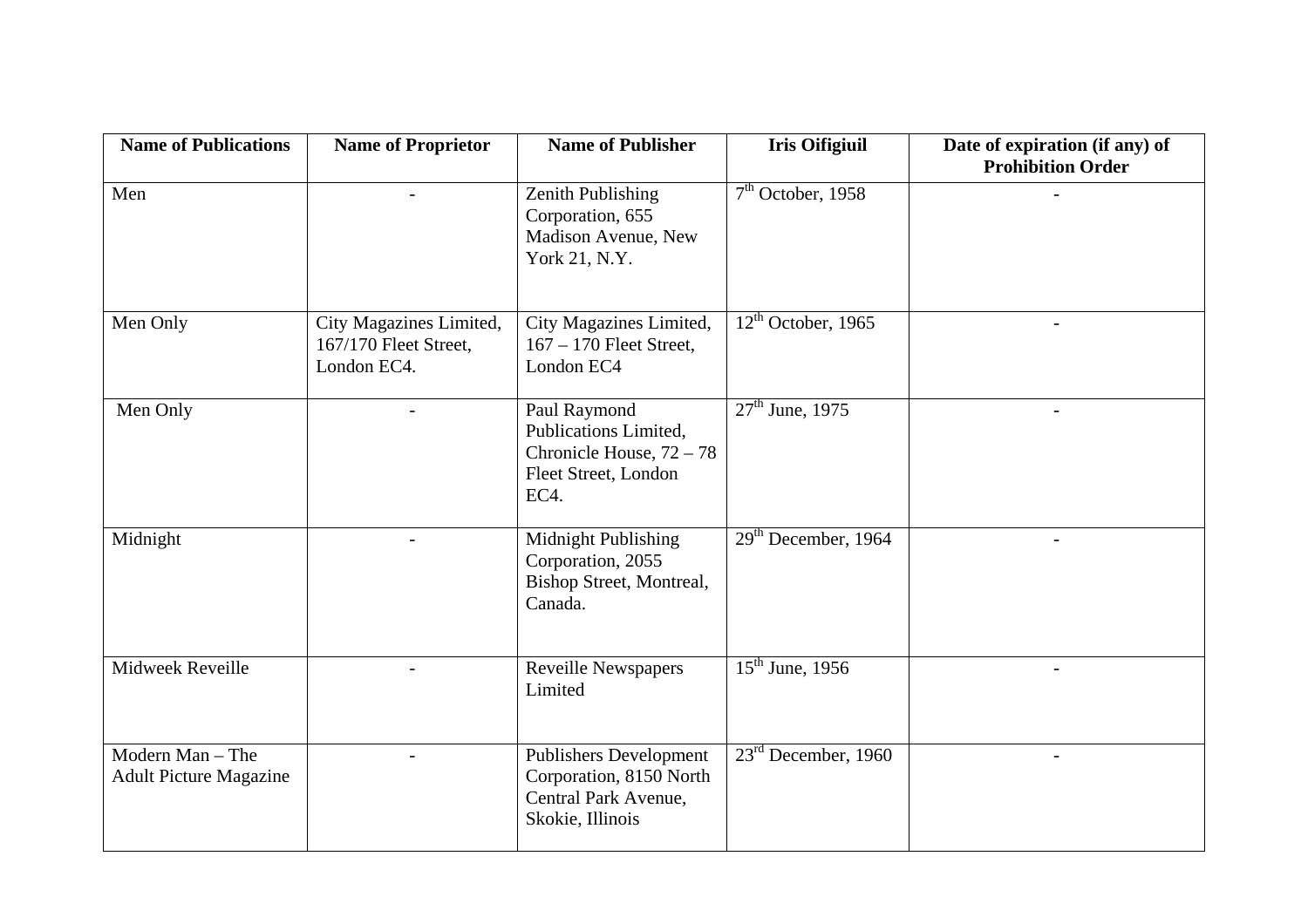| <b>Name of Publications</b> | <b>Name of Proprietor</b> | <b>Name of Publisher</b>                                                       | <b>Iris Oifigiuil</b>               | Date of expiration (if any) of<br><b>Prohibition Order</b> |
|-----------------------------|---------------------------|--------------------------------------------------------------------------------|-------------------------------------|------------------------------------------------------------|
| <b>Modern Romances</b>      |                           | Dell Publishing<br>Company Inc., Dunellen,<br>New Jersey                       | $22nd$ May, 1951                    |                                                            |
| Monsieur                    |                           | LPL Publications Inc.,<br>550 Fifth Avenue, New<br>York 36, N.Y.               | $21st$ April, 1964                  |                                                            |
| <b>Motion Picture</b>       |                           | <b>Fawcett Publications</b><br>Inc., Fawcett Place,<br>Greenwich, Connecticut. | $24th$ February, 1959               |                                                            |
| Movie Life                  |                           | <b>Ideal Publishing</b><br>Corporation Ossining,<br>N.Y.                       | $26th$ February, 1954               |                                                            |
| <b>Movie Stars Parade</b>   |                           | <b>Ideal Publishing</b><br><b>Corporation Ossining</b><br>N.Y.                 | $18th$ November, 1955               |                                                            |
| <b>Murder Mysteries</b>     |                           | Associated Authors Inc.,<br>Philadelphia, Pa.                                  | $\overline{14^{th}}$ February, 1939 | $\overline{a}$                                             |
| My Confession               |                           | Non-Pareil Publishing<br>Corporation, New York,<br>N.Y.                        | $1st$ July, 1958                    |                                                            |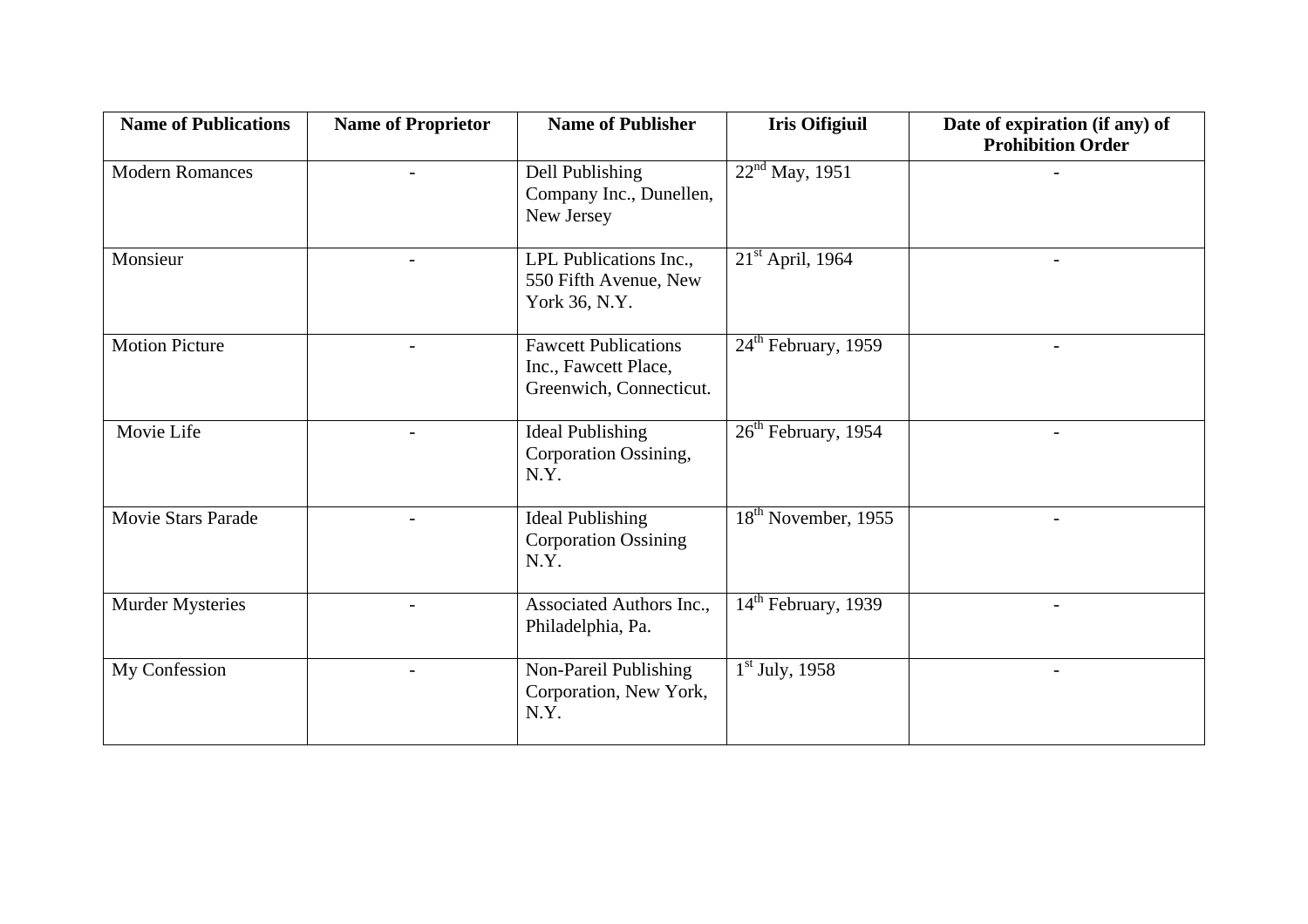| <b>Name of Publications</b>     | <b>Name of Proprietor</b>               | <b>Name of Publisher</b>                                                                                 | <b>Iris Oifigiuil</b>           | Date of expiration (if any) of<br><b>Prohibition Order</b> |
|---------------------------------|-----------------------------------------|----------------------------------------------------------------------------------------------------------|---------------------------------|------------------------------------------------------------|
| My Love Secret                  |                                         | Hillman Periodicals Inc.,<br>Washington and South<br>Avenue Dunellen, N.J.                               | $6th$ December, 1960            |                                                            |
| My Romance                      |                                         | <b>Official Magazine</b><br>Corporation, 655<br>Madison Avenue, New<br>York 21, N.Y.                     | $27th$ March, 1962              |                                                            |
| My Story                        | $\overline{a}$                          | Dell Publishing<br>Company Inc., 750 Third<br>Avenue, New York 17,<br>N.Y.                               | $7th$ August, 1962              | $\overline{\phantom{0}}$                                   |
| <b>National Enquirer</b>        |                                         | <b>Best Medium Publishing</b><br>Company Inc., 655<br>Madison Avenue, New<br>York N.Y.                   | $10^{\text{th}}$ November, 1964 |                                                            |
| <b>National News</b>            | $\blacksquare$                          | Bill Edwards, 34 Upton<br>Lane, London E7.                                                               | $24th$ February, 1981           | $-$                                                        |
| National Police Gazette,<br>The |                                         | <b>National Police Gazette</b><br>Corporation, 250 West<br>57 <sup>th</sup> Street, New York 19,<br>N.Y. | $24th$ January, 1961            |                                                            |
| Naturist, The                   | The Naturist (1941)<br>Limited, London. | The Naturist (1941)<br>Limited, London                                                                   | $13th$ October, 1950            |                                                            |
| <b>New Action MS</b>            |                                         | Bill Edwards, 35 Upton<br>Lane, London E7.                                                               | $24th$ February, 1981           |                                                            |
| <b>New Colour Cockade</b>       |                                         | Private Organisation,<br>London E7.                                                                      | $7th$ April, 1981               |                                                            |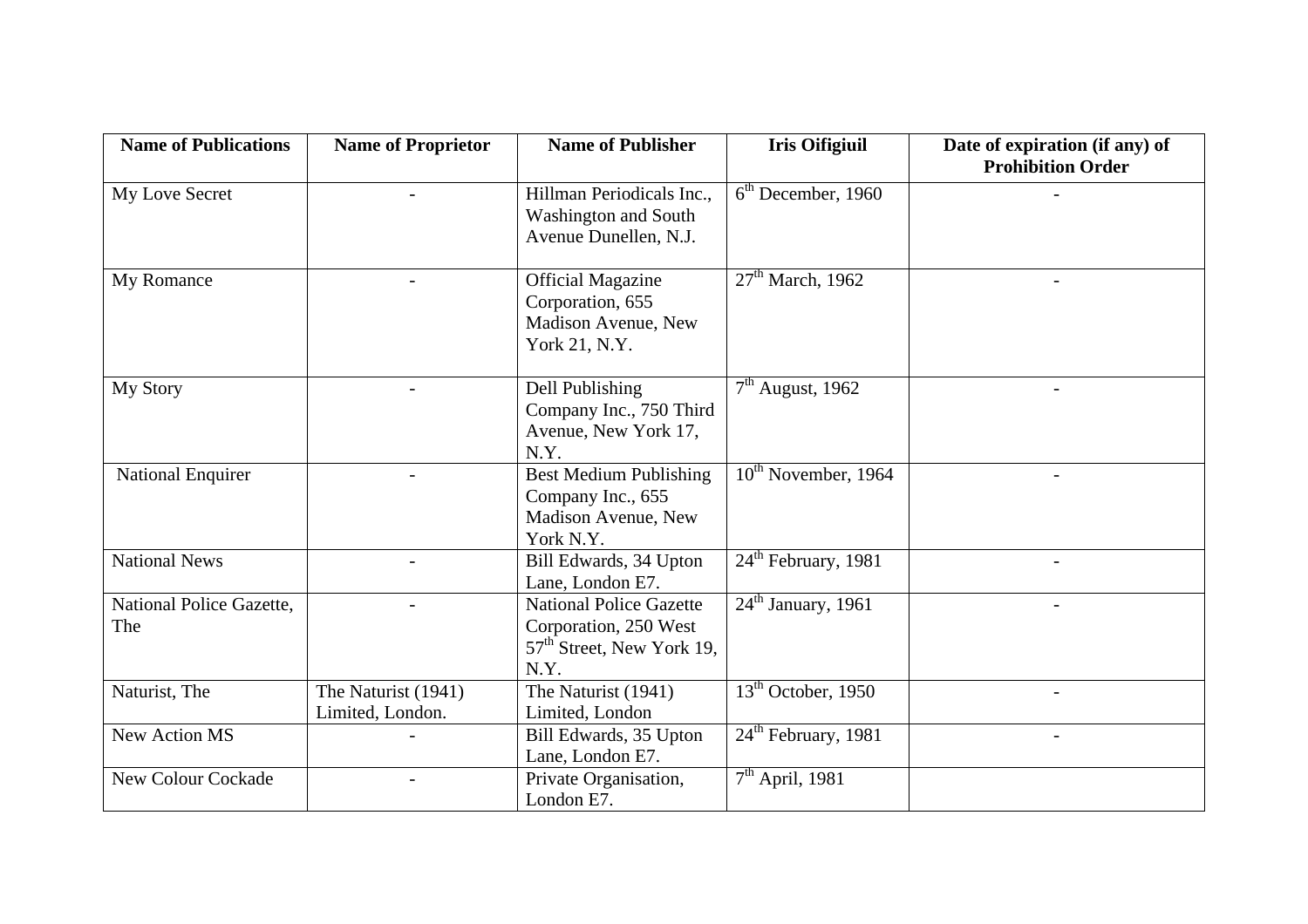| <b>Name of Publications</b>                                                                                                                                                                                                                                          | <b>Name of Proprietor</b>               | <b>Name of Publisher</b>                                           | <b>Iris Oifigiuil</b>               | Date of expiration (if any) of<br><b>Prohibition Order</b> |
|----------------------------------------------------------------------------------------------------------------------------------------------------------------------------------------------------------------------------------------------------------------------|-----------------------------------------|--------------------------------------------------------------------|-------------------------------------|------------------------------------------------------------|
| News of the World                                                                                                                                                                                                                                                    |                                         | News of the World<br>Limited Bouverie Street,<br>London.           | $4th$ November, 1930                |                                                            |
| News of the World and<br><b>Empire News (Variation</b><br>Order published in "Iris<br>Oifigiuil" 20 <sup>th</sup> June,<br>1961, excludes from<br>application of<br>Prohibition Order all<br>issues of a new special<br>Irish Edition published<br>after that date). |                                         | News of the World<br>Limited, 30 Bouverie<br>Street, London EC4.   | 31 <sup>st</sup> March, 1961        |                                                            |
| 'Nuff Sed'                                                                                                                                                                                                                                                           | Jasmit Publications,<br>Padiham, Lancs. |                                                                    | $11th$ March, 1958                  |                                                            |
| Nugget                                                                                                                                                                                                                                                               |                                         | Nugget Inc., 545 Fifth<br>Avenue, New York 17,<br>New York.        | $9th$ September, 1958               |                                                            |
| Nuggett                                                                                                                                                                                                                                                              |                                         | Arnold Book Company,<br>2 Lower James Street,<br>London W1.        | $\overline{1^{st}}$ September, 1959 |                                                            |
| <b>Official Detective</b><br><b>Stories</b>                                                                                                                                                                                                                          |                                         | <b>Detective Stories</b><br>Publishing Company,<br>Chicago, U.S.A. | 15 <sup>th</sup> November, 1938     |                                                            |
| <b>Official Detective</b><br>Stories combined with<br><b>Actual Detective</b>                                                                                                                                                                                        |                                         | Thorpe & Porter Limited,<br>Oadby, Leicester.                      | $13^{th}$ May, 1955                 | $\overline{\phantom{a}}$                                   |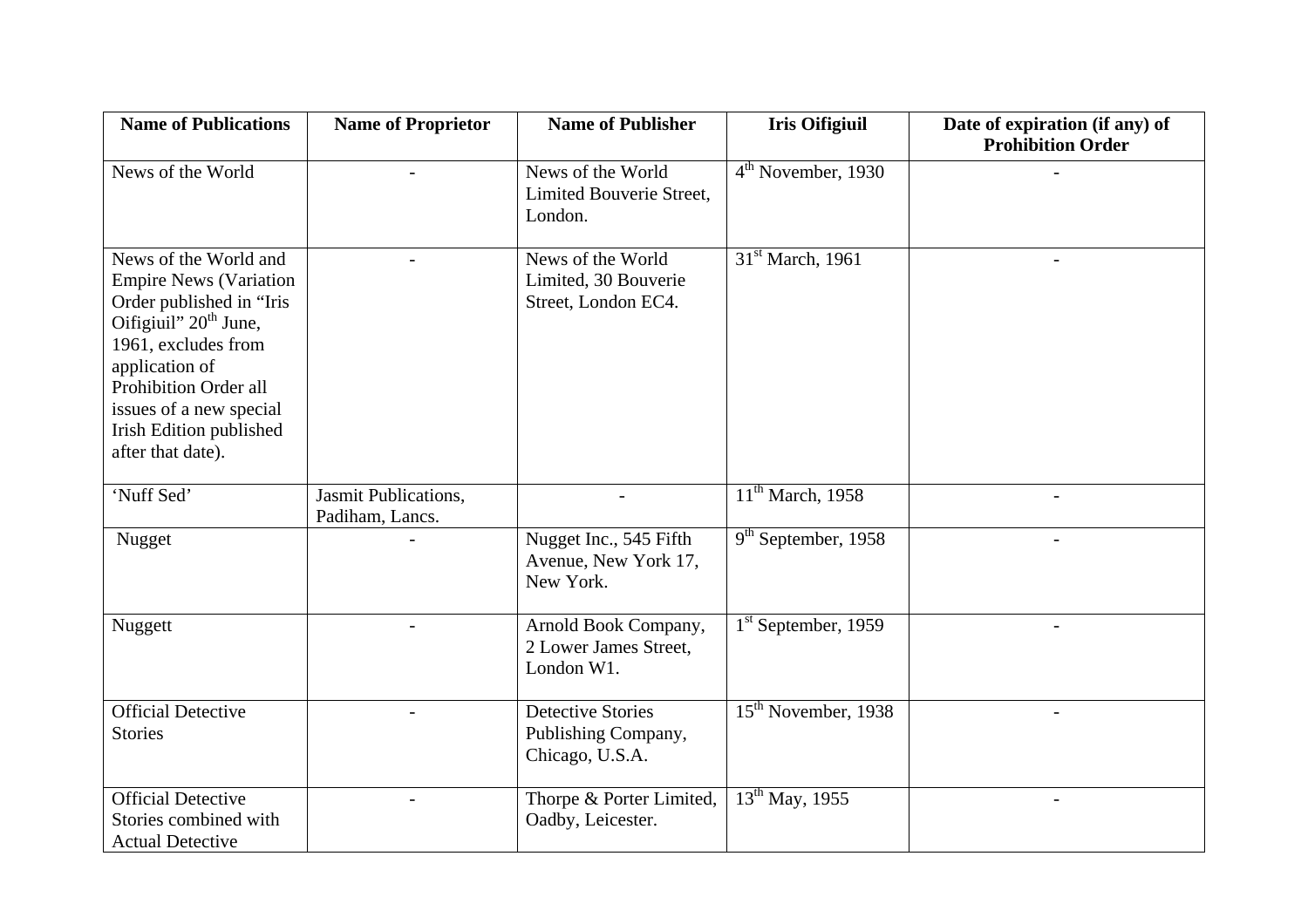| <b>Name of Publications</b>                                                                                             | <b>Name of Proprietor</b>                                    | <b>Name of Publisher</b>                                                                      | <b>Iris Oifigiuil</b>           | Date of expiration (if any) of<br><b>Prohibition Order</b> |
|-------------------------------------------------------------------------------------------------------------------------|--------------------------------------------------------------|-----------------------------------------------------------------------------------------------|---------------------------------|------------------------------------------------------------|
| <b>Official Detective</b><br>Stories combined with<br>Actual Detective.                                                 |                                                              | <b>Triangle Publications</b><br>Inc., Philadelphia                                            | $1st$ July, 1958                |                                                            |
| <b>Official Detective</b><br>Stories combined with<br>Actual Detective.                                                 |                                                              | The M.L. Annenberg<br>Foundation, 400 North<br>Broad Street,<br>Philadelphia 1, Pa.           | $24th$ March, 1959              | $\overline{a}$                                             |
| On the Q.T.                                                                                                             |                                                              | Banton Magazines Inc.,<br>1133 Broadway, New<br>York 10, N.Y.                                 | $4th$ December, 1962            |                                                            |
| Oracle, The                                                                                                             |                                                              | The Amalgamated Press<br>Limited, London                                                      | $21st$ October, 1955            |                                                            |
| Oui                                                                                                                     |                                                              | <b>Playboy Publications</b><br>Inc., 919 North Michigan<br>Avenue, Chicago, Illinois<br>60611 | 29 <sup>th</sup> November, 1974 |                                                            |
| <b>Overseas Daily Mirrror</b><br>and Sunday Pictorial<br>(Sunday Pictorial<br>prohibited 16 <sup>th</sup> May,<br>1947) |                                                              | The Daily Mirror<br>Newspapers Limited,<br><b>Geraldine House Fetter</b><br>Lane, London EC4. | $7th$ October, 1958             |                                                            |
| Pageant                                                                                                                 |                                                              | Hillman Periodicals Inc.,<br>Chicago, Illinois                                                | 22 <sup>nd</sup> May, 1951      |                                                            |
| Parade                                                                                                                  | City Magazines Limited,<br>45 St. Pancras Way,<br>London NW1 | City Magazines Limited,<br>45 St. Pancras Way,<br>London NW1                                  | $5th$ September, 1961           |                                                            |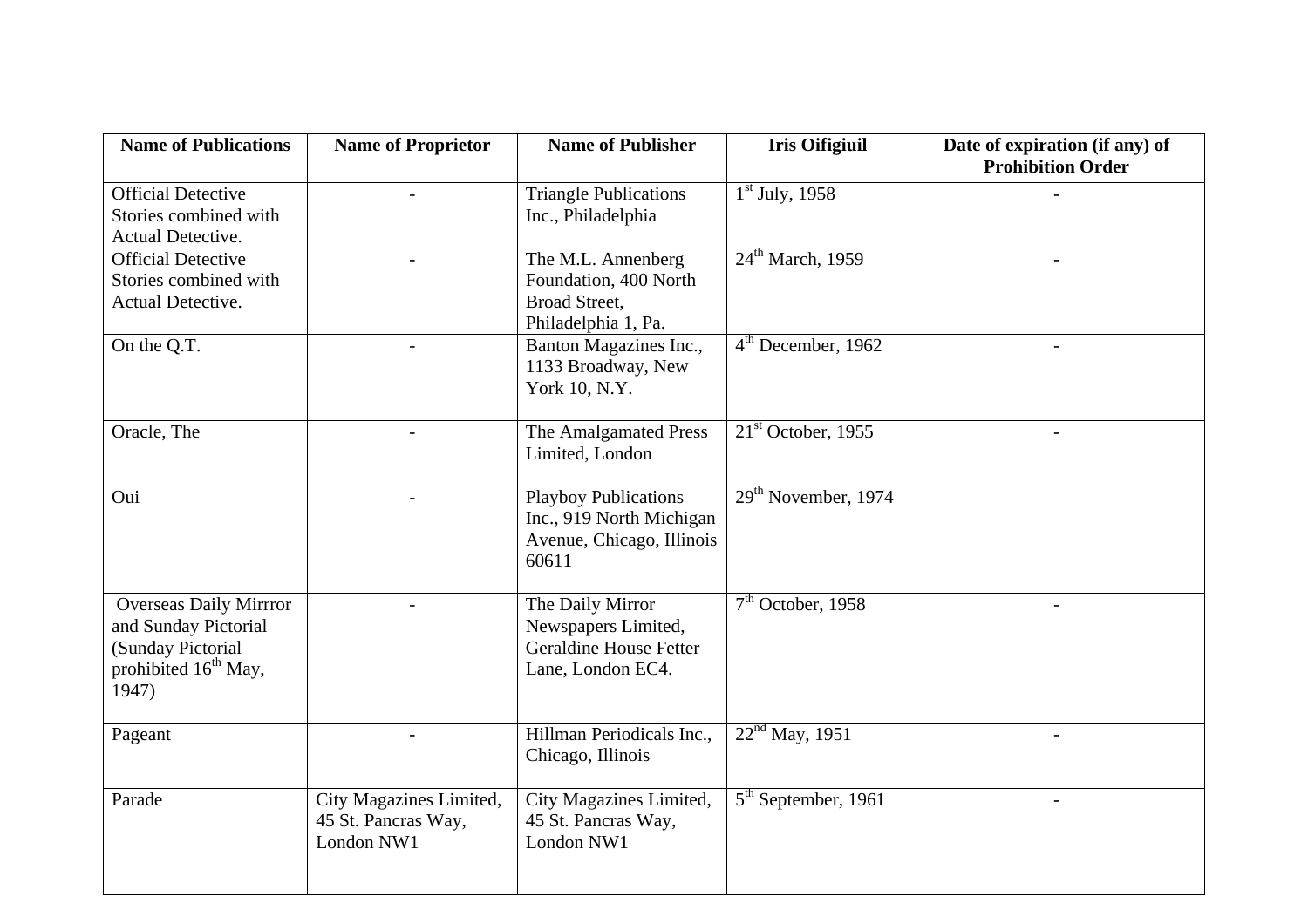| <b>Name of Publications</b> | <b>Name of Proprietor</b> | <b>Name of Publisher</b>    | <b>Iris Oifigiuil</b> | Date of expiration (if any) of<br><b>Prohibition Order</b> |
|-----------------------------|---------------------------|-----------------------------|-----------------------|------------------------------------------------------------|
|                             |                           |                             |                       |                                                            |
| Parade and Blighty          | City Magazines Limited,   | City Magazines Limited,     | $5^{th}$ July, 1960   |                                                            |
|                             | St. Pancras Way,<br>45    | 45 St. Pancras Way,         |                       |                                                            |
|                             | London NW1.               | London, NW1.                |                       |                                                            |
|                             |                           |                             |                       |                                                            |
| Paris-Hollywood             |                           |                             | $20th$ November, 1951 |                                                            |
| Paris-Tabou                 | $\overline{a}$            | $\overline{\phantom{a}}$    | $22nd$ May, 1951      | $\overline{\phantom{0}}$                                   |
|                             |                           |                             |                       |                                                            |
| People                      |                           | Sungravure Limited,         | $15^{th}$ July, 1958  |                                                            |
|                             |                           | Rosebery, N.S.W.            |                       |                                                            |
|                             |                           |                             |                       |                                                            |
| Pep Pin-Up Monthly          |                           | Pep Printers and            | $25th$ April, 1961    |                                                            |
|                             |                           | Publishers, 39A             |                       |                                                            |
|                             |                           | Tamworth Road,              |                       |                                                            |
|                             |                           | Croydon, Surrey.            |                       |                                                            |
| Peril Magazine              |                           | <b>Periodical Packagers</b> | $14th$ November, 1961 |                                                            |
|                             |                           | Inc., 480 Lexington         |                       |                                                            |
|                             |                           | Avenue, New York, N.Y.      |                       |                                                            |
| <b>Personal Romances</b>    |                           | <b>Ideal Publishing</b>     | $16^{th}$ May, 1952   |                                                            |
|                             |                           | Corporation, Dunellen,      |                       |                                                            |
|                             |                           | N.J.                        |                       |                                                            |
| Photo Art                   |                           | Photo Art Publishing        | $6th$ December, 1960  |                                                            |
|                             |                           | Company (London)            |                       |                                                            |
|                             |                           | Limited, London             |                       |                                                            |
| Photoplay                   |                           | MacFadden-Bartell           | $21st$ January, 1964  | $\overline{a}$                                             |
|                             |                           | Corporation, 205 East       |                       |                                                            |
|                             |                           | $42nd$ Street, New York     |                       |                                                            |
|                             |                           | 17, N.Y.                    |                       |                                                            |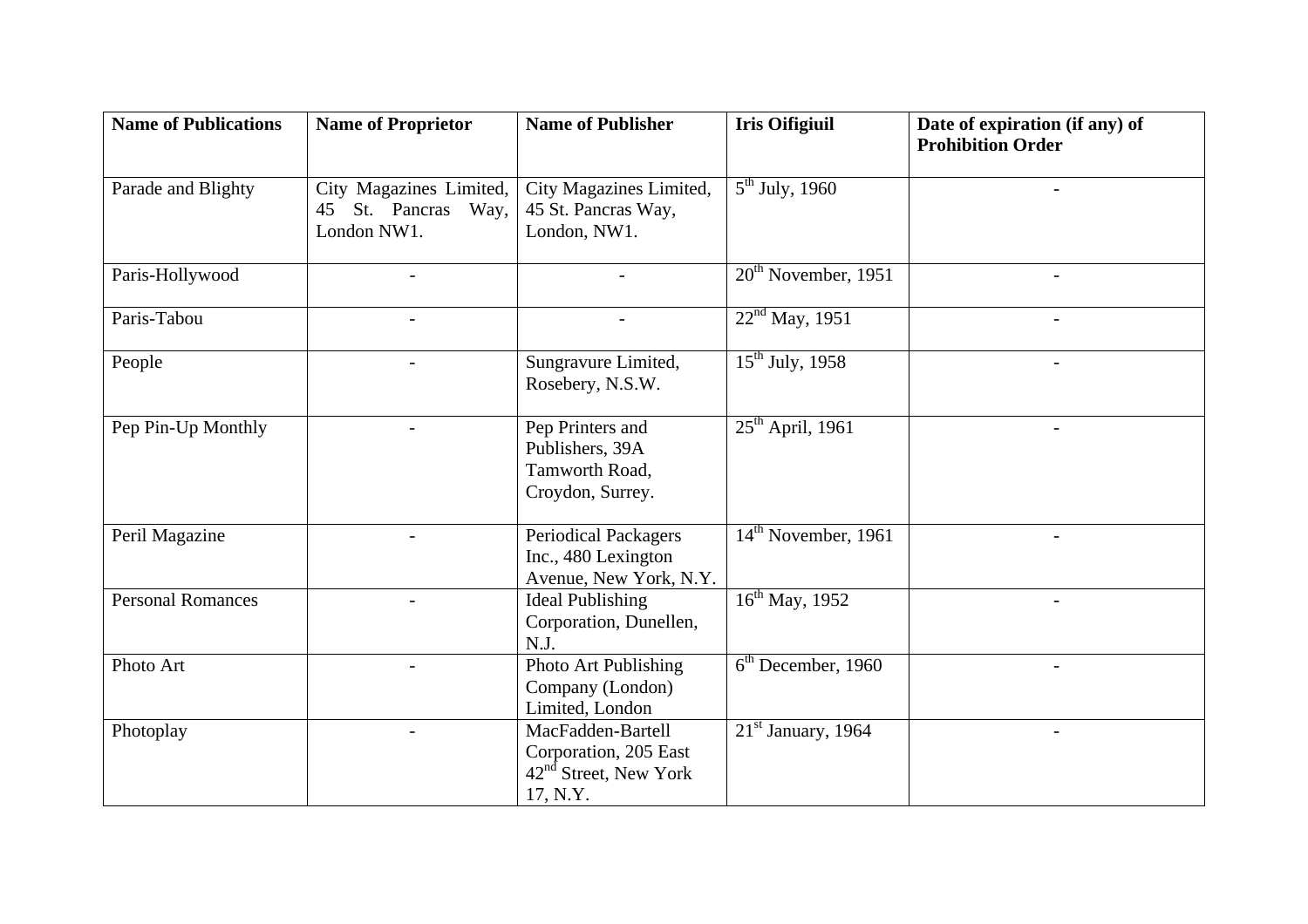| <b>Name of Publications</b>   | <b>Name of Proprietor</b>                                     | <b>Name of Publisher</b>                                                                         | <b>Iris Oifigiuil</b>           | Date of expiration (if any) of<br><b>Prohibition Order</b> |
|-------------------------------|---------------------------------------------------------------|--------------------------------------------------------------------------------------------------|---------------------------------|------------------------------------------------------------|
| Pic                           |                                                               | <b>Wagner Publications</b><br>Inc., Mount Morris,<br>Illinois                                    | $25th$ September, 1953          |                                                            |
| Picturegoer                   |                                                               | Odhams Press Limited,<br>London                                                                  | $21st$ October, 1955            |                                                            |
| Picture Scope                 | $\blacksquare$                                                | <b>Magtab Publishing</b><br>Corporation, 509 Fifth<br>Avenue, New York 17,<br>N.Y.               | $25th$ December, 1962           | $\overline{\phantom{a}}$                                   |
| Pin-Up                        | Jasmit Publications, Back<br>Station Road, Padiham,<br>Lancs. |                                                                                                  | 13 <sup>th</sup> January, 1959  | $\overline{\phantom{a}}$                                   |
| Pirate                        |                                                               | Milcap Publishing Group<br>AB                                                                    | $21st$ September, 1999          |                                                            |
| Playgirl                      |                                                               | Playgirl Inc., 1801<br>Century Park, East, Suite<br>2300, Los Angeles.                           | $29th$ November, 1974           |                                                            |
| <b>Police Detective</b>       |                                                               | <b>Skye Publishing</b><br>Company Inc., 16 East<br>55 <sup>th</sup> Street, New York 22,<br>N.Y. | 24 <sup>th</sup> November, 1959 | $\overline{a}$                                             |
| <b>Police Detective Cases</b> |                                                               | Magazine Village Inc.,<br>New York, N.Y.                                                         | $1st$ August, 1952              | $\overline{\phantom{a}}$                                   |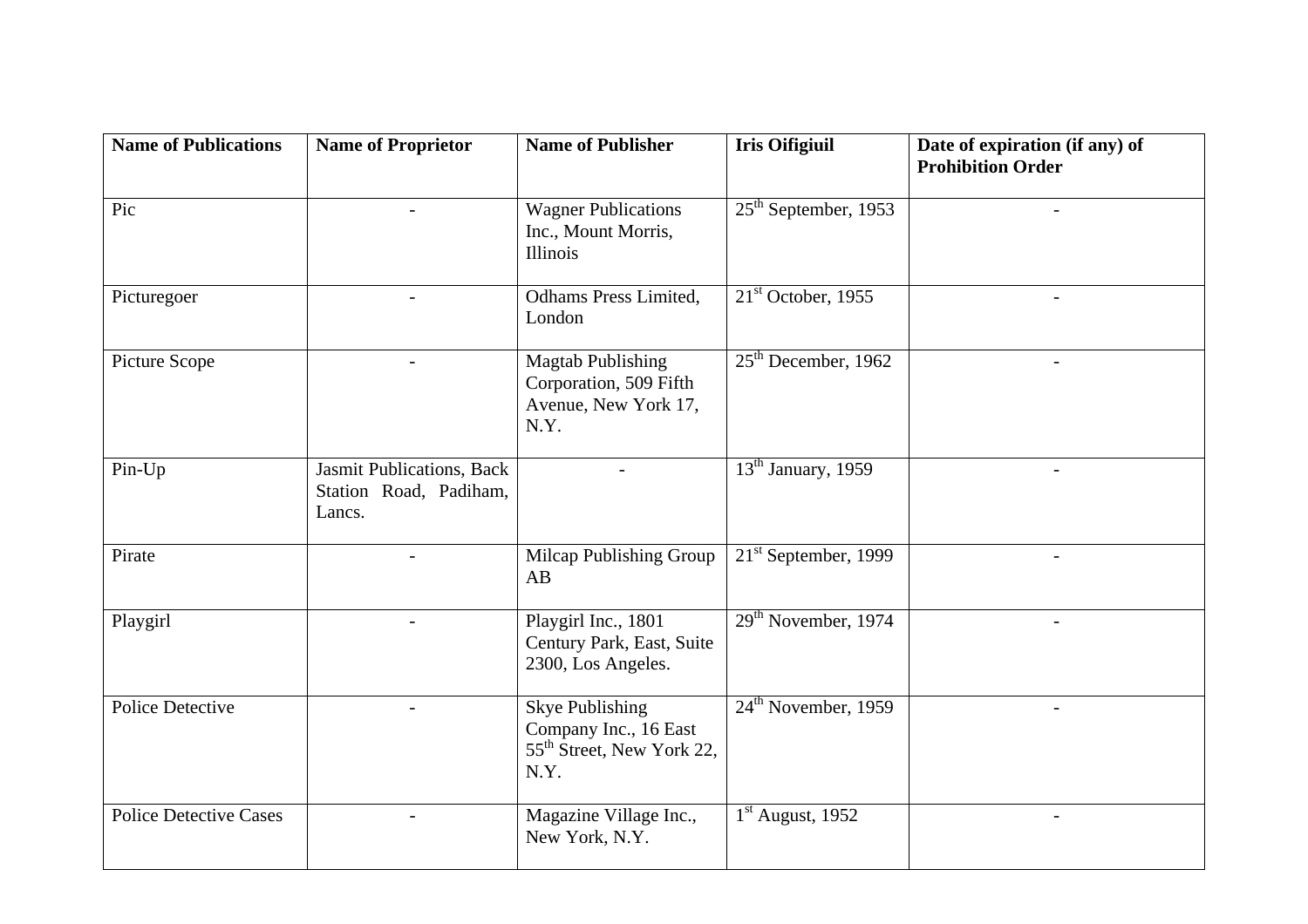| <b>Name of Publications</b>        | <b>Name of Proprietor</b> | <b>Name of Publisher</b>                                                                   | <b>Iris Oifigiuil</b>          | Date of expiration (if any) of<br><b>Prohibition Order</b> |
|------------------------------------|---------------------------|--------------------------------------------------------------------------------------------|--------------------------------|------------------------------------------------------------|
| <b>Police Dragnet Cases</b>        |                           | <b>Brookside Enterprises</b><br>Inc., 8 West 40 <sup>th</sup> Street,<br>New York 18, N.Y. | $16th$ February, 1960          |                                                            |
| <b>Police Files</b>                | $\overline{\phantom{a}}$  | <b>Brookside Enterprises</b><br>Inc., 140 West $42nd$<br>Street, New York 36,<br>N.Y.      | 22 <sup>nd</sup> March, 1960   |                                                            |
| Private                            |                           | Milcap Publishing Group<br>AB                                                              | $21st$ September, 1999         |                                                            |
| Private International              |                           | Roafield Limited, 34<br>Upton Lane, London E7.                                             | $10^{th}$ May, 1977            |                                                            |
| Psychology                         | $\blacksquare$            | <b>Psychology Magazine</b><br>Limited, Marple,<br>Cheshire.                                | $\overline{19^{th}$ June, 1953 | $-$                                                        |
| $\overline{OT}$ the Best of Beauty |                           | <b>Concord Publications</b><br>Limited, 245 Tottenham<br>Court Road, London W1.            | $20th$ October, 1959           |                                                            |
| Razzle                             | $\overline{a}$            | The Ritz Publishing<br>Company Limited,<br>London                                          | $28th$ June, 1935              | $\blacksquare$                                             |
| Real                               |                           | Literary Enterprises Inc.,<br>Dunellen, N.J.                                               | $22nd$ April, 1958             |                                                            |
| <b>Real Adventure</b>              | $\overline{a}$            | Hillman Periodicals Inc.,<br>Washington and South<br>Avenues, Dunellen, N.J.               | $8th$ August, 1961             | $\overline{\phantom{a}}$                                   |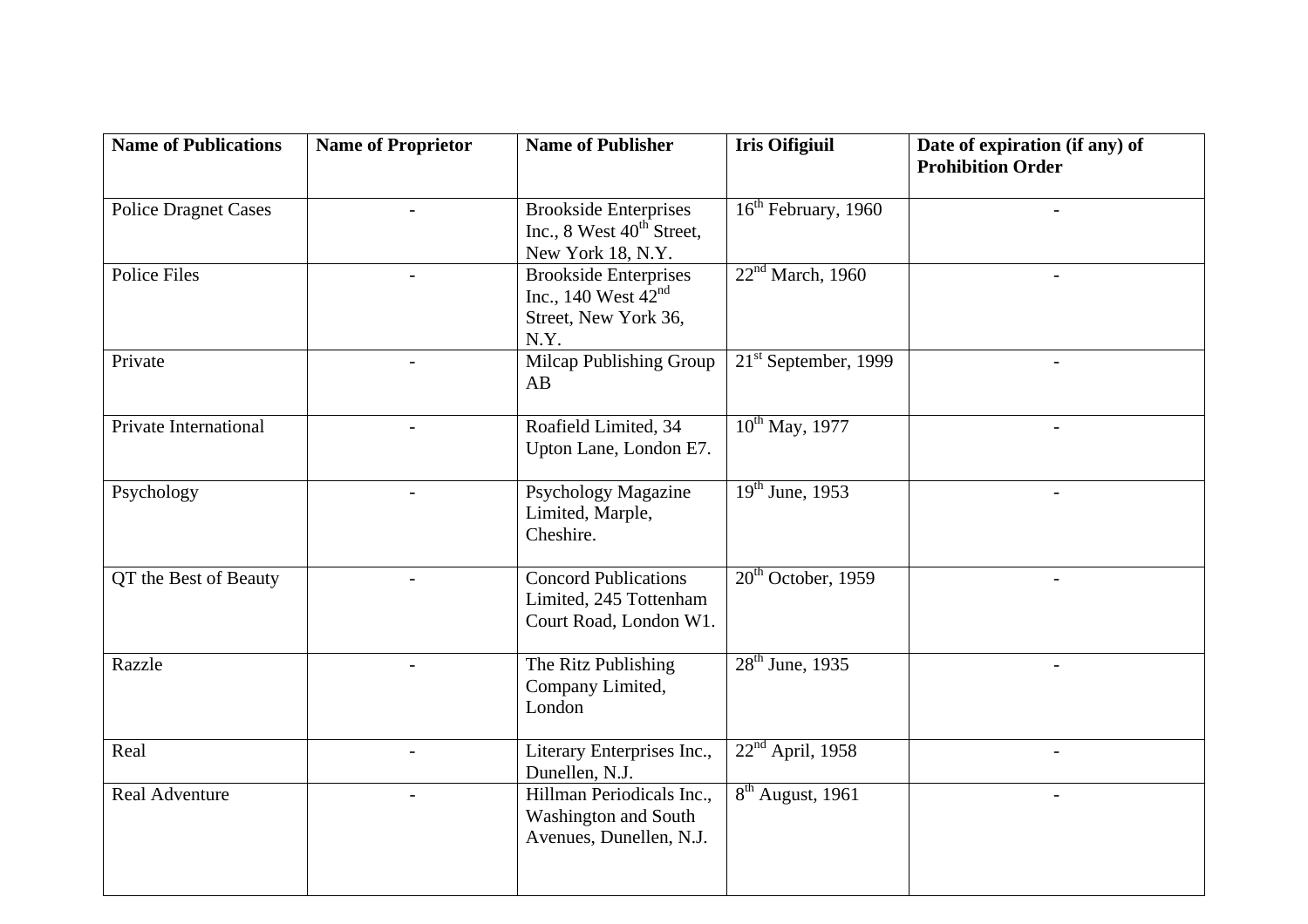| <b>Name of Publications</b> | <b>Name of Proprietor</b> | <b>Name of Publisher</b>                                                        | <b>Iris Oifigiuil</b>            | Date of expiration (if any) of<br><b>Prohibition Order</b> |
|-----------------------------|---------------------------|---------------------------------------------------------------------------------|----------------------------------|------------------------------------------------------------|
| <b>Real Confessions</b>     |                           | Sterling Group Inc., 441<br>Lexington Avenue, New<br>York 17, N.Y.              | $6th$ September, 1960            |                                                            |
| <b>Real Detective</b>       |                           | <b>Real Detective</b><br><b>Publishing Company</b><br>Inc., Chicago, U.S.A.     | 13 <sup>th</sup> December, 1938  | $\overline{a}$                                             |
| <b>Real Detective</b>       |                           | <b>Streamline Publications</b><br>Limited, 105 Curtain<br>Road, London EC2      | $29^{th}$ July, 1958             |                                                            |
| Real Men                    |                           | Stanley Publications Inc.,<br>261 Fifth Avenue, New<br>York 16, N.Y.            | $\overline{8^{th}}$ August, 1961 |                                                            |
| <b>Real Police Stories</b>  |                           | L. Miller & Son Limited,<br>342 – 344 Hackney<br>Road, London E2                | $9th$ September, 1958            |                                                            |
| <b>Real Romances</b>        | $\overline{a}$            | Real Romances Inc.,<br>Dunellen, N.J.                                           | $1st$ July, 1958                 |                                                            |
| Real Screen Fun             | $\overline{\phantom{a}}$  | Tilsam Publications Inc.,                                                       | $25^{\text{th}}$ July, 1939      | $\overline{\phantom{a}}$                                   |
| <b>Real Story</b>           |                           | Real Story Inc.,<br>Dunellen, N.J.                                              | $20th$ November, 1951            |                                                            |
| <b>Revealing Romances</b>   | $\overline{a}$            | Ace Publications Inc., 23<br>West 47 <sup>th</sup> Street, New<br>York 36, N.Y. | $24th$ March, 1959               | $\blacksquare$                                             |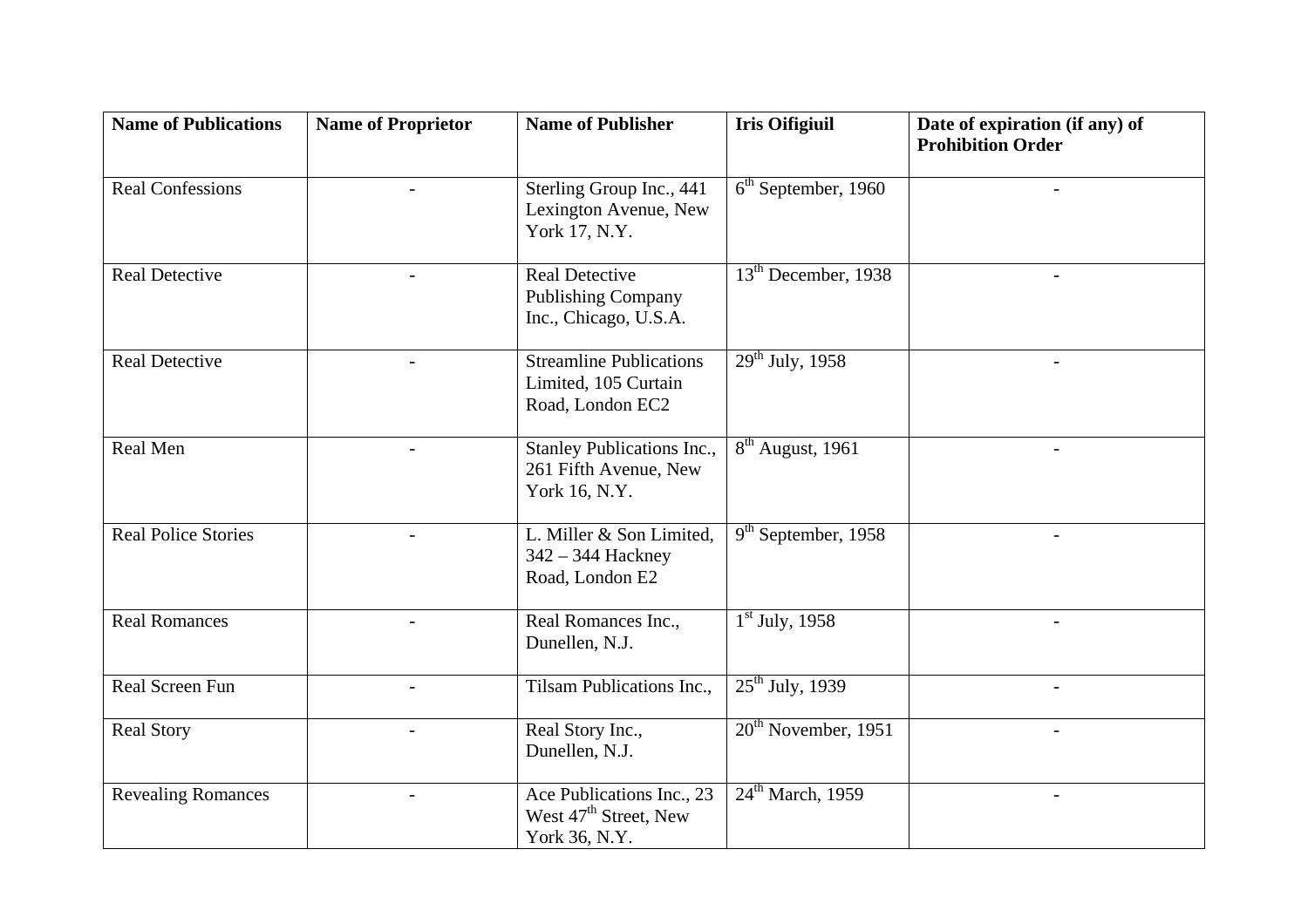| <b>Name of Publications</b> | <b>Name of Proprietor</b> | <b>Name of Publisher</b>                                                            | <b>Iris Oifigiuil</b>           | Date of expiration (if any) of<br><b>Prohibition Order</b> |
|-----------------------------|---------------------------|-------------------------------------------------------------------------------------|---------------------------------|------------------------------------------------------------|
| Reveille for the<br>Weekend |                           | <b>Reveille Newspapers</b><br>Limited, London.                                      | $19th$ June, 1953               |                                                            |
| Romance Time                | $\overline{a}$            | <b>Actual Publishing</b><br>Company Inc., 509 Fifth<br>Avenue, New York 17,<br>N.Y. | $24th$ January, 1961            | $\overline{a}$                                             |
| Romp                        |                           | Romp, 34 Upton Lane,<br>London E7.                                                  | 24 <sup>th</sup> February, 1981 |                                                            |
| Rustler                     | $\overline{\phantom{a}}$  | <b>Gold Star Publications</b><br>Limited, Gadoline<br>House, Whyteleafe,<br>Surrey. | $11th$ October, 1988            | $\overline{\phantom{a}}$                                   |
| <b>Scamp Magazine</b>       |                           | <b>Splendid Publications</b><br>Inc., 509 Fifth Avenue,<br>New York 17, N.Y.        | $10^{th}$ September, 1963       |                                                            |
| Score                       |                           | Quad International Inc.,<br>214 West Grant Road,<br>Tucson AZ 85705.                | 30 <sup>th</sup> March, 1999    |                                                            |
| <b>Screen Stars</b>         |                           | Margood Publishing<br>Corporation, New York,<br>N.Y.                                | $\overline{15^{th}}$ June, 1956 |                                                            |
| <b>Screen Stories</b>       |                           | Dell Publishing<br>Company Inc., New<br>York, N.Y.                                  | $18^{th}$ May, 1956             | $\sim$                                                     |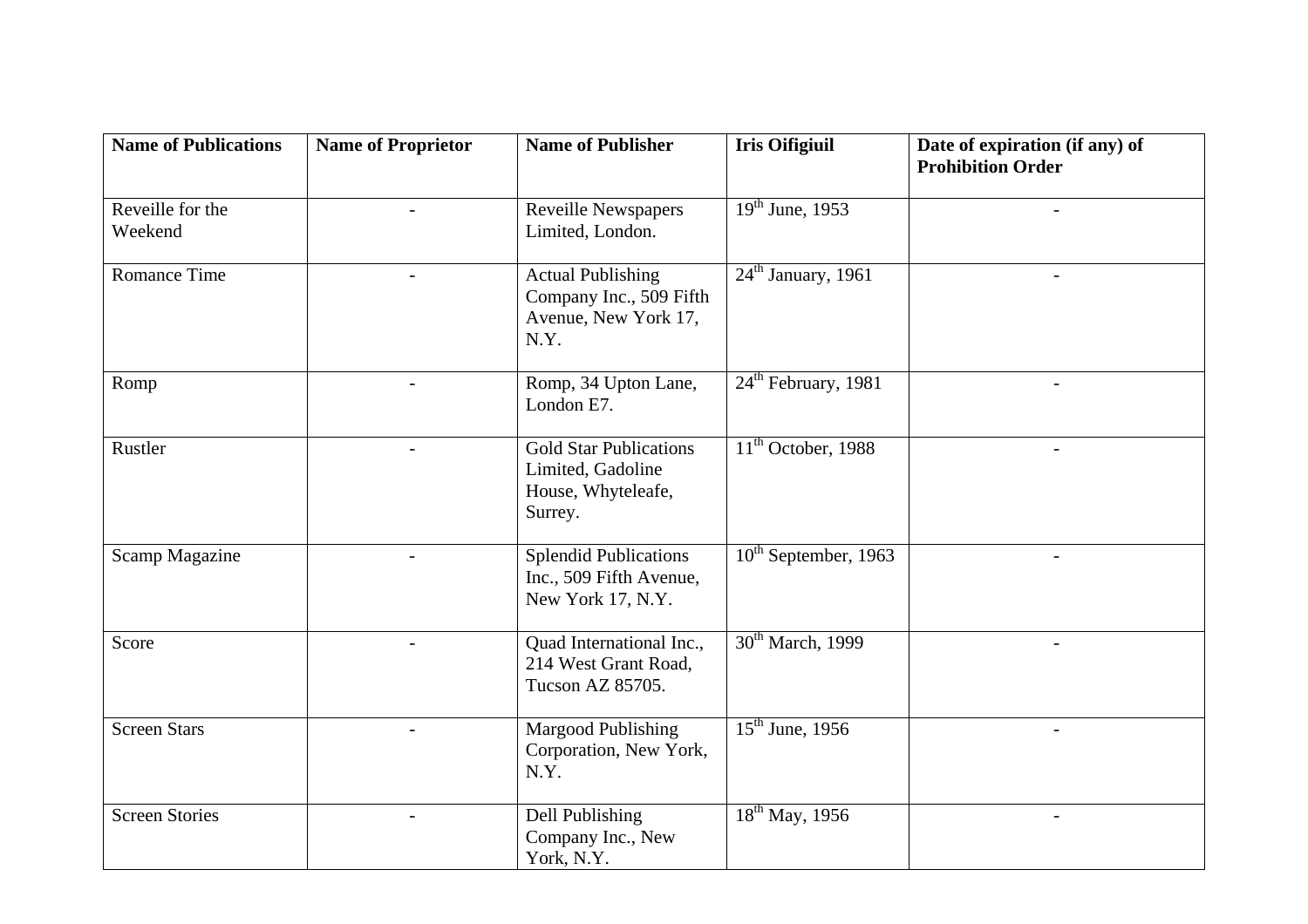| <b>Name of Publications</b>                  | <b>Name of Proprietor</b>            | <b>Name of Publisher</b>                                                                | <b>Iris Oifigiuil</b>                     | Date of expiration (if any) of<br><b>Prohibition Order</b> |
|----------------------------------------------|--------------------------------------|-----------------------------------------------------------------------------------------|-------------------------------------------|------------------------------------------------------------|
| Search                                       | $\overline{a}$                       | <b>Illustrated Press, 40 Old</b><br>Compton Street, London<br>W1.                       | $24th$ December, 1976                     |                                                            |
| <b>Secret Confessions</b>                    | $\overline{a}$                       | Stanley Publications Inc.,<br>261 Fifth Avenue, New<br>York 16, N.Y.                    | $6th$ February, 1962                      |                                                            |
| <b>Secrets</b>                               | $\blacksquare$                       | Periodical House Inc.,<br>Dunellen, New Jersey,<br>U.S.A.                               | $8th$ July, 1938                          | $\blacksquare$                                             |
| <b>Secrets</b>                               | $\blacksquare$                       | Ace Publications Inc., 23<br>West $47th$ Street, New<br>York 36, N.Y.                   | $9th$ December, 1958                      | $\overline{\phantom{a}}$                                   |
| See                                          | $\overline{\phantom{a}}$             | See Publishing Company<br>Inc., New York, N.Y.                                          | $17th$ March, 1950                        | $\overline{\phantom{a}}$                                   |
| See for Men                                  | $\overline{a}$                       | <b>Excellent Publications</b><br>Inc., 505 $8^{\text{th}}$ Avenue,<br>New York 18, N.Y. | 18 <sup>th</sup> February, 1964           | $\blacksquare$                                             |
| Sexology                                     | $\overline{a}$                       | Sexology Corp.                                                                          | $\overline{11}^{\text{th}}$ October, 1966 | $\overline{\phantom{a}}$                                   |
| Show                                         |                                      | <b>Axtell Publications</b><br>Limited, London                                           | $1st$ April, 1958                         |                                                            |
| <b>Silver Star and Golden</b><br><b>Star</b> | C. Arthur Pearson<br>Limited, London | C. Arthur Pearson<br>Limited, London                                                    | $25th$ September, 1953                    | $\blacksquare$                                             |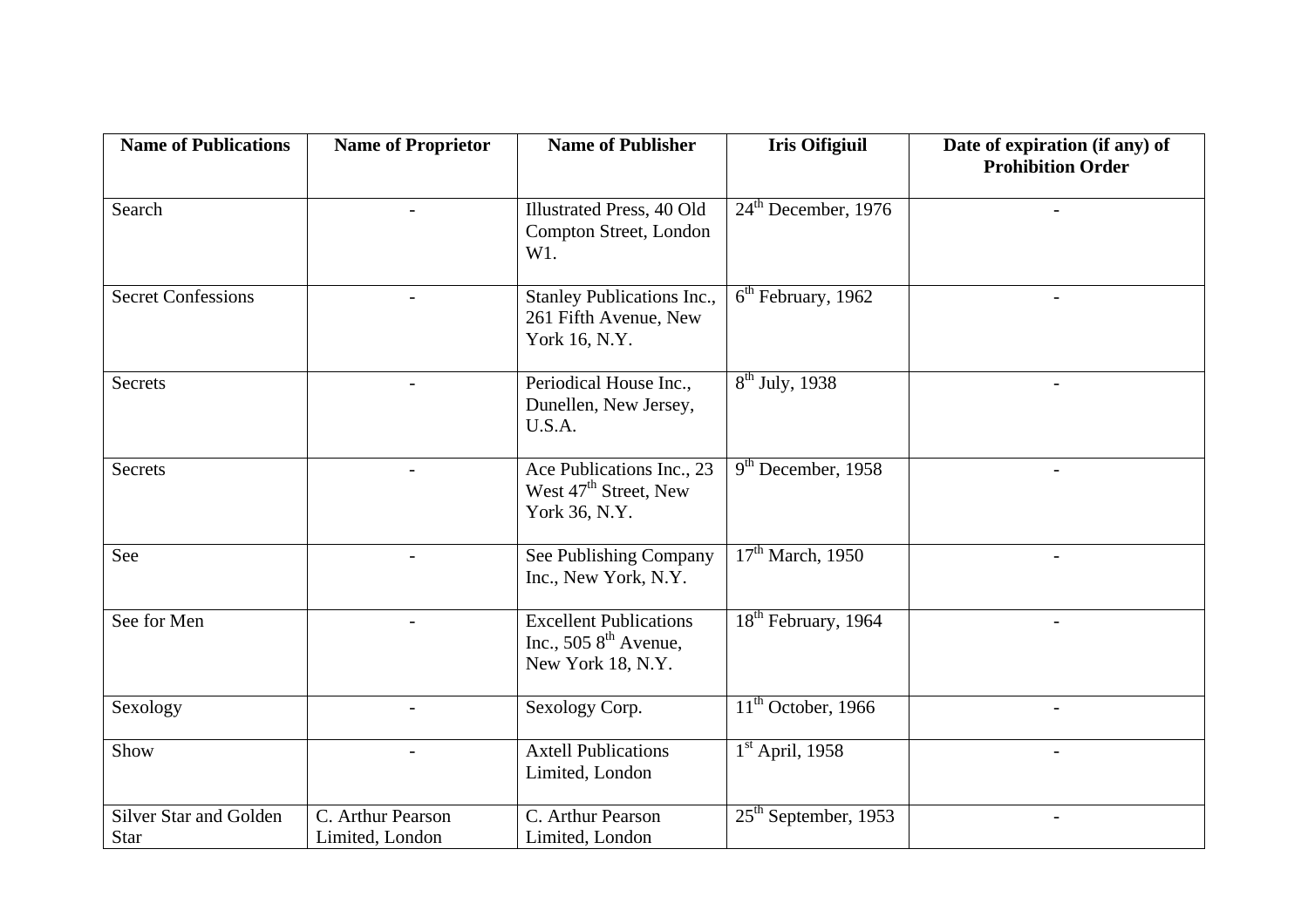| <b>Name of Publications</b> | <b>Name of Proprietor</b> | <b>Name of Publisher</b>                                                          | <b>Iris Oifigiuil</b>      | Date of expiration (if any) of<br><b>Prohibition Order</b> |
|-----------------------------|---------------------------|-----------------------------------------------------------------------------------|----------------------------|------------------------------------------------------------|
| Sir!                        |                           | <b>Volitant Publishing</b><br>Corporation, New York<br>City                       | 16 <sup>th</sup> May, 1952 |                                                            |
| 66                          | $\overline{a}$            | Town & Country<br>Publications (Staples &<br>Hancock Limited),<br>Croydon, Surrey | $1st$ April, 1958          |                                                            |
| Span                        |                           | Town & Country<br>Publications (Staples &<br>Hancock Limited)<br>Croydon, Surrey. | $15^{th}$ June, 1956       |                                                            |
| <b>Special Detective</b>    |                           | Special Magazines Inc.,<br>New York, N.Y.                                         | $22nd$ January, 1954       |                                                            |
| Spick                       |                           | Town & Country<br>Publications (Staples &<br>Hancock Limited)<br>Croydon, Surrey. | $15th$ June, 1956          |                                                            |
| Squire                      |                           | Atlas Publications Pty,<br>Limited, Victoria                                      | $11th$ February, 1958      | $\overline{\phantom{a}}$                                   |
| Stag                        |                           | <b>Official Magazine</b><br>Corporation, New York,<br>N.Y.                        | $26th$ February, 1954      |                                                            |
| Stag                        |                           | Atlas Magazines Inc.,<br>655 Madison Avenue,<br>New York 21, N.Y.                 | $1st$ September, 1959      | $-$                                                        |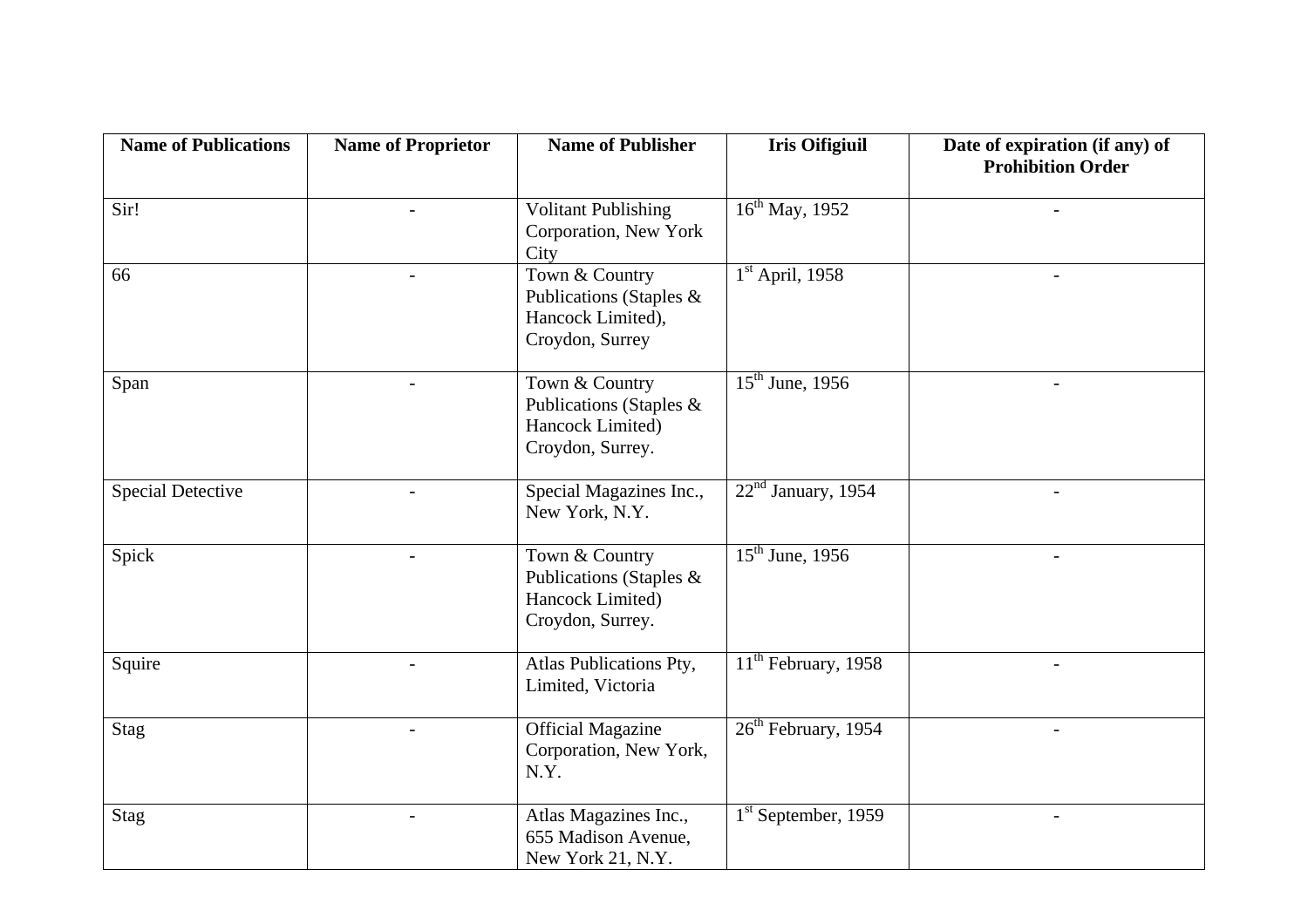| <b>Name of Publications</b>                                                                                                                                            | <b>Name of Proprietor</b>                                  | <b>Name of Publisher</b>                                                                                             | <b>Iris Oifigiuil</b>           | Date of expiration (if any) of<br><b>Prohibition Order</b> |
|------------------------------------------------------------------------------------------------------------------------------------------------------------------------|------------------------------------------------------------|----------------------------------------------------------------------------------------------------------------------|---------------------------------|------------------------------------------------------------|
| <b>Stars et Vedettes</b>                                                                                                                                               | $\frac{1}{2}$                                              | C.P.C. Paris                                                                                                         | $20th$ November, 1951           | $\blacksquare$                                             |
| <b>Startling Detective</b>                                                                                                                                             |                                                            | <b>Fawcett Publications</b><br>Inc., Greenwich, Conn.<br>L. Miller & Son Limited,<br>London                          | $5th$ October, 1951             |                                                            |
| <b>Startling Detective</b><br>Adventures                                                                                                                               |                                                            | Country Press Inc.,<br>Louisville, Kentucky                                                                          | $14th$ February, 1939           |                                                            |
| Sun and Health                                                                                                                                                         |                                                            | <b>International Publishing</b><br>House, Solog Sundhed<br>International, Bladforlag<br>Limited, Aarhus,<br>Denmark. | $3rd$ August, 1965              |                                                            |
| <b>Sunday Pictorial</b><br>(Variation Order of 6 <sup>th</sup><br>April, 1956, excludes all<br>issues of a new special<br>Irish Edition published<br>after that date). |                                                            | <b>Sunday Pictorial</b><br>Newspapers (1920) Ltd.,<br>London                                                         | $16^{th}$ May, 1947             |                                                            |
| Superman, The                                                                                                                                                          | T.W. Standwell, Bank<br>Chambers, High<br>Holborn, London. | F.C. Chown                                                                                                           | $14th$ February, 1933           |                                                            |
| Suppressed                                                                                                                                                             |                                                            | Suppressed Inc., New<br>York, N.Y.                                                                                   | $3rd$ June, 1958                | $\qquad \qquad -$                                          |
| Swank                                                                                                                                                                  |                                                            | Royal Publications Inc.,<br>26W 47 <sup>th</sup> Street, New<br>York 36, N.Y.                                        | $\overline{6^{th}}$ April, 1965 |                                                            |
| Tab                                                                                                                                                                    |                                                            | Carnival Magazine<br>Corporation, 509 $5th$<br>Avenue, New York 17,<br>N.Y.                                          | $25th$ December, 1962           |                                                            |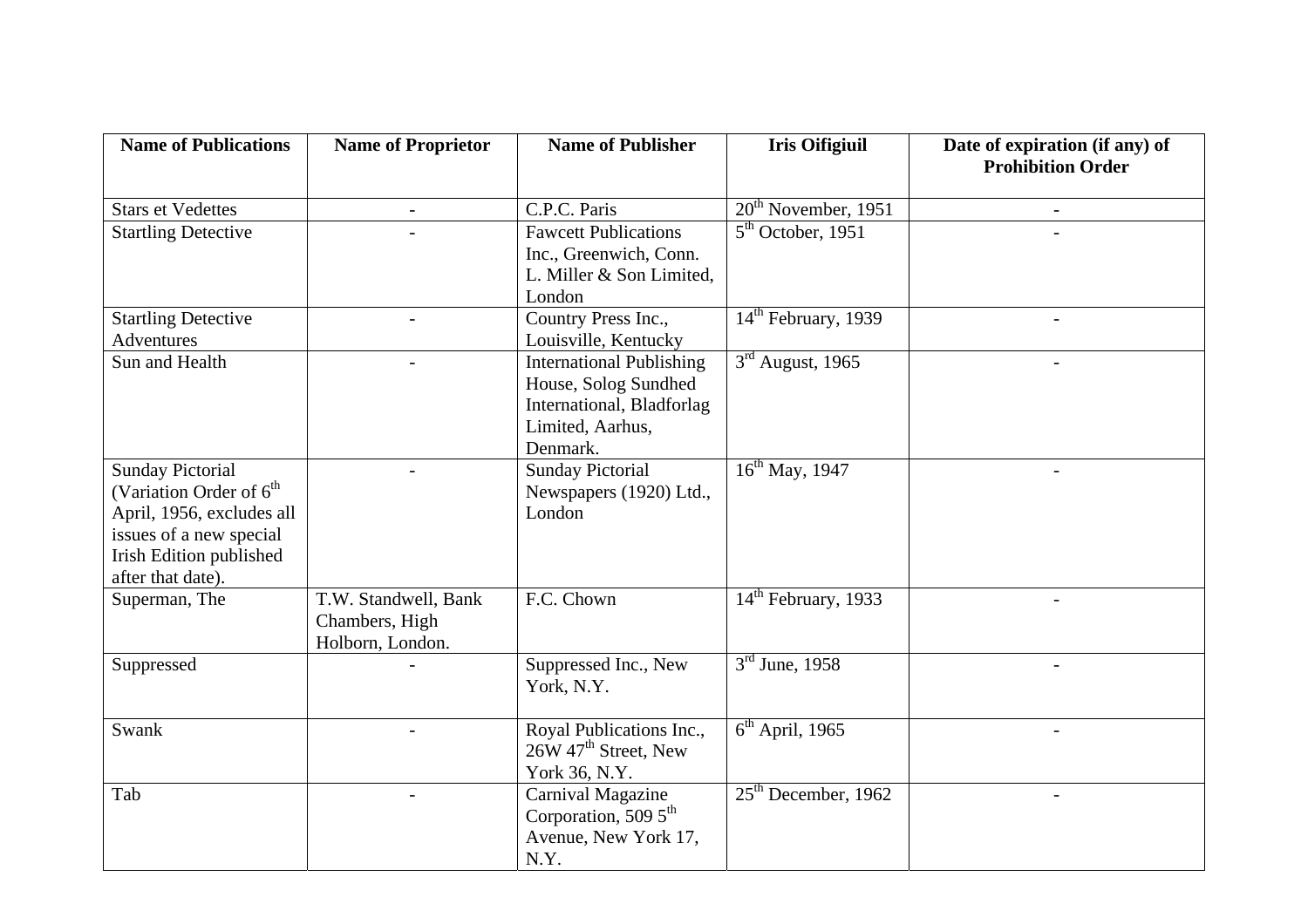| <b>Name of Publications</b>     | <b>Name of Proprietor</b>                                                   | <b>Name of Publisher</b>                                                                           | <b>Iris Oifigiuil</b> | Date of expiration (if any) of<br><b>Prohibition Order</b> |
|---------------------------------|-----------------------------------------------------------------------------|----------------------------------------------------------------------------------------------------|-----------------------|------------------------------------------------------------|
| <b>Tab Confidential</b>         | $\overline{a}$                                                              | <b>Tab Publishing</b><br>Company, 19 Melinda<br>Street, Toronto.                                   | $6th$ October, 1959   |                                                            |
| Talent                          | $\overline{\phantom{a}}$                                                    | <b>Portland Publishing</b><br>Limited, P.O. Box 381, 4<br>Selsdon Way, London<br>E14 9GL.          | $30th$ May, 1997      | $\overline{\phantom{a}}$                                   |
| Tan                             |                                                                             | <b>Johnson Publishing</b><br>Company Inc., 1820<br>South Michigan Avenue,<br>Chicago 16, Illinois. | $27th$ June, 1961     |                                                            |
| This Is It                      | Jasmit Publications,<br>Burnley, Lancs.                                     |                                                                                                    | $20th$ March, 1953    |                                                            |
| Thomson's Weekly<br><b>News</b> |                                                                             | D.C. Thomson &<br>Company Limited, 144<br>Port Dundas Road,<br>Buchanan Street,<br>Glasgow.        | $4th$ November, 1930  |                                                            |
| Tit-Bits                        | George Newnes Limited,<br>Tower House,<br>Southampton Street,<br>London WC2 | George Newnes Limited,<br>Tower House,<br>Southampton Street,<br>London WC2.                       | $19th$ January, 1965  | $\blacksquare$                                             |
| <b>Top Secret</b>               |                                                                             | <b>Top Secret Magazine</b><br>Inc., Charlton Building,<br>Derby, Conn.                             | $6th$ December, 1960  | $\overline{\phantom{a}}$                                   |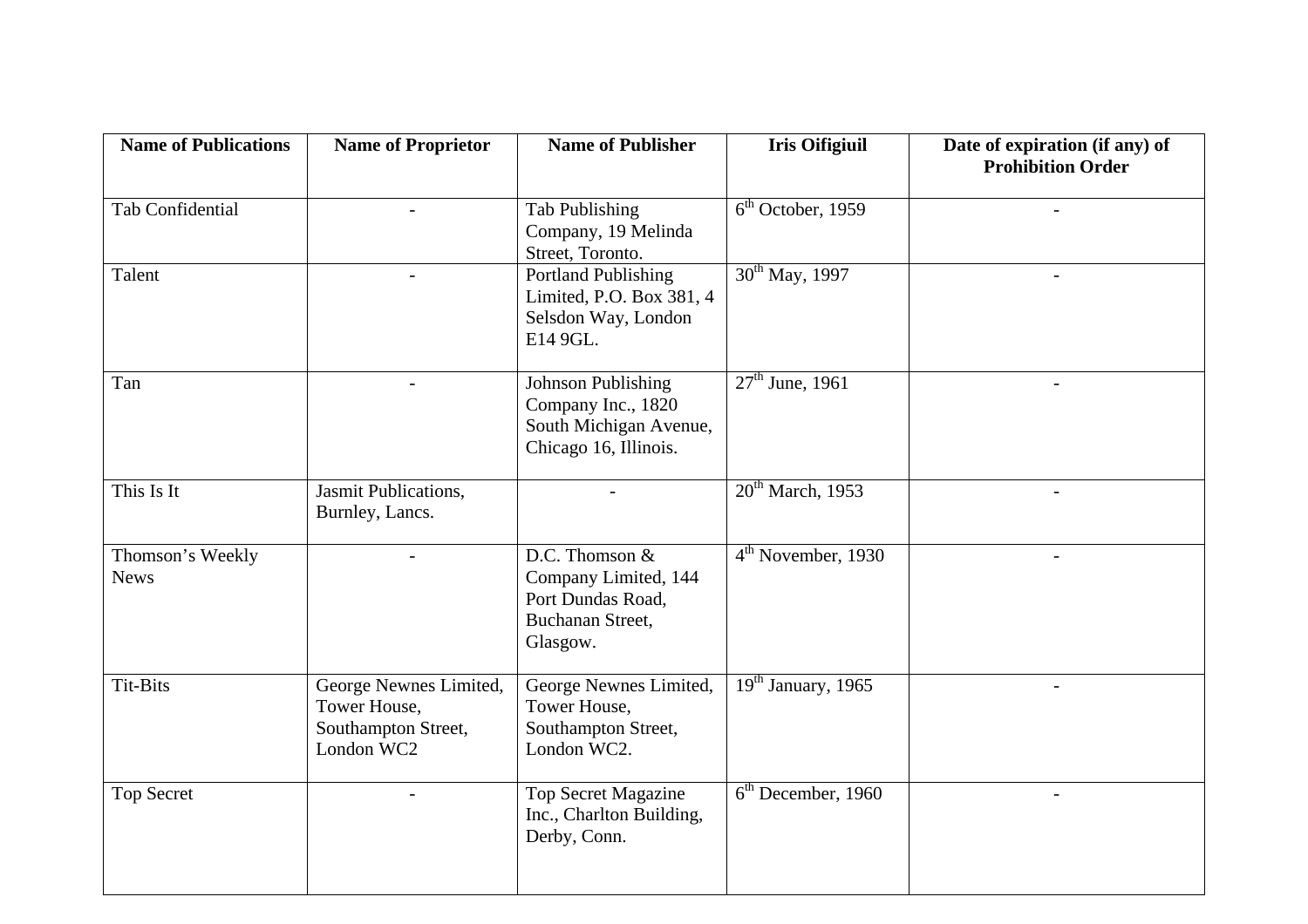| <b>Name of Publications</b>     | <b>Name of Proprietor</b> | <b>Name of Publisher</b>                                                                         | <b>Iris Oifigiuil</b>  | Date of expiration (if any) of<br><b>Prohibition Order</b> |
|---------------------------------|---------------------------|--------------------------------------------------------------------------------------------------|------------------------|------------------------------------------------------------|
| <b>Top Spot</b>                 |                           | The Amalgamated Press<br>Limited, The Fleetway<br>House, Farringdon Street,<br>London EC4.       | $10^{th}$ March, 1959  |                                                            |
| <b>True Adventures</b>          |                           | New Publications Inc.,<br>205 East $42nd$ Street,<br>New York 17, N.Y.                           | $4th$ December, 1962   | $-$                                                        |
| True Cases of Women in<br>Crime |                           | Special Magazines Inc,<br>Purchase, New York,<br>N.Y.                                            | $25th$ September, 1953 |                                                            |
| <b>True Confessions</b>         |                           | <b>Fawcett Publications</b><br>Inc., Louisville, U.S.A.                                          | $8th$ July, 1938       |                                                            |
| <b>True Confessions</b>         | $\blacksquare$            | L. Miller & Son Limited,<br>London                                                               | $16^{th}$ May, 1952    | $\overline{\phantom{a}}$                                   |
| True Crime                      |                           | <b>Skye Publishing</b><br>Company Inc., 16 East<br>55 <sup>th</sup> Street, New York 22,<br>N.Y. | $19th$ January, 1960   |                                                            |
| <b>True Crime Cases</b>         |                           | Transatlantic (Book)<br>Agency, Glasgow.                                                         | $22nd$ May, 1951       |                                                            |
| <b>True Detective</b>           |                           | TD Publishing<br>Corporation, 206 East<br>43 <sup>rd</sup> Street, New York 17,<br>N.Y.          | $9th$ September, 1958  |                                                            |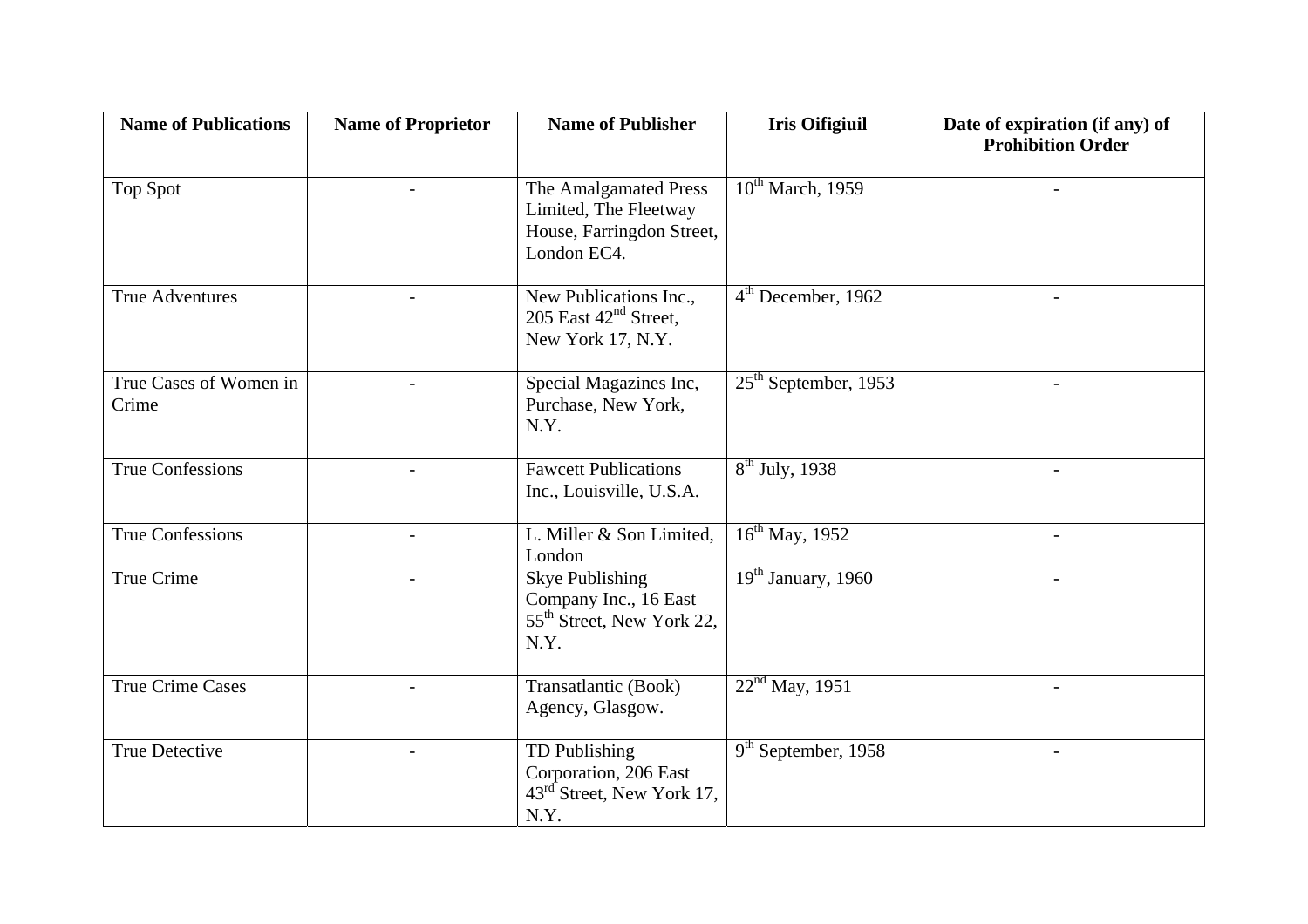| <b>Name of Publications</b>               | <b>Name of Proprietor</b> | <b>Name of Publisher</b>                                                            | <b>Iris Oifigiuil</b>        | Date of expiration (if any) of<br><b>Prohibition Order</b> |
|-------------------------------------------|---------------------------|-------------------------------------------------------------------------------------|------------------------------|------------------------------------------------------------|
| <b>True Detective</b><br><b>Mysteries</b> | $\overline{a}$            | <b>MacFadden Publications</b><br>Inc., Dunellen, New<br>Jersey, U.S.A.              | $8th$ July, 1938             |                                                            |
| True Experience                           | $\overline{\phantom{a}}$  | <b>MacFadden Publications</b><br>Inc., New York, N.Y.                               | $22nd$ October, 1954         | $\overline{\phantom{a}}$                                   |
| True Experiences                          | $\overline{a}$            | <b>MacFadden Publications</b><br>Inc., New York, N.Y.                               | 22 <sup>nd</sup> May, 1951   |                                                            |
| <b>True-Life Crime Stories</b>            |                           | Hamilton & Company<br>(Stafford) Limited,<br>London.                                | $20th$ March, 1953           |                                                            |
| <b>True Life Secrets</b>                  | $\blacksquare$            | <b>Charlton Publications</b><br>Inc., Charlton Building,<br>Derby, Connecticut      | $4th$ December, 1962         | $\equiv$                                                   |
| <b>True Love</b>                          |                           | <b>MacFadden Publications</b><br>Inc., 205 East $42nd$ Street,<br>New York 17, N.Y. | 22 <sup>nd</sup> March, 1960 |                                                            |
| <b>True Love Stories</b>                  | $\blacksquare$            | <b>MacFadden Publications</b><br>Inc., New York, N.Y.                               | $20th$ November, 1951        | $-$                                                        |
| <b>True Medic Stories</b>                 |                           | Feature Publications Inc.,<br>1250 Camden Avenue,<br>S.W. Canton, Ohio              | $22nd$ November, 1960        |                                                            |
| <b>True Men Stories</b>                   |                           | Feature Publications Inc.,<br>Second and Dickey,<br>Sparta, Illinois.               | $6th$ September, 1960        | $\overline{\phantom{a}}$                                   |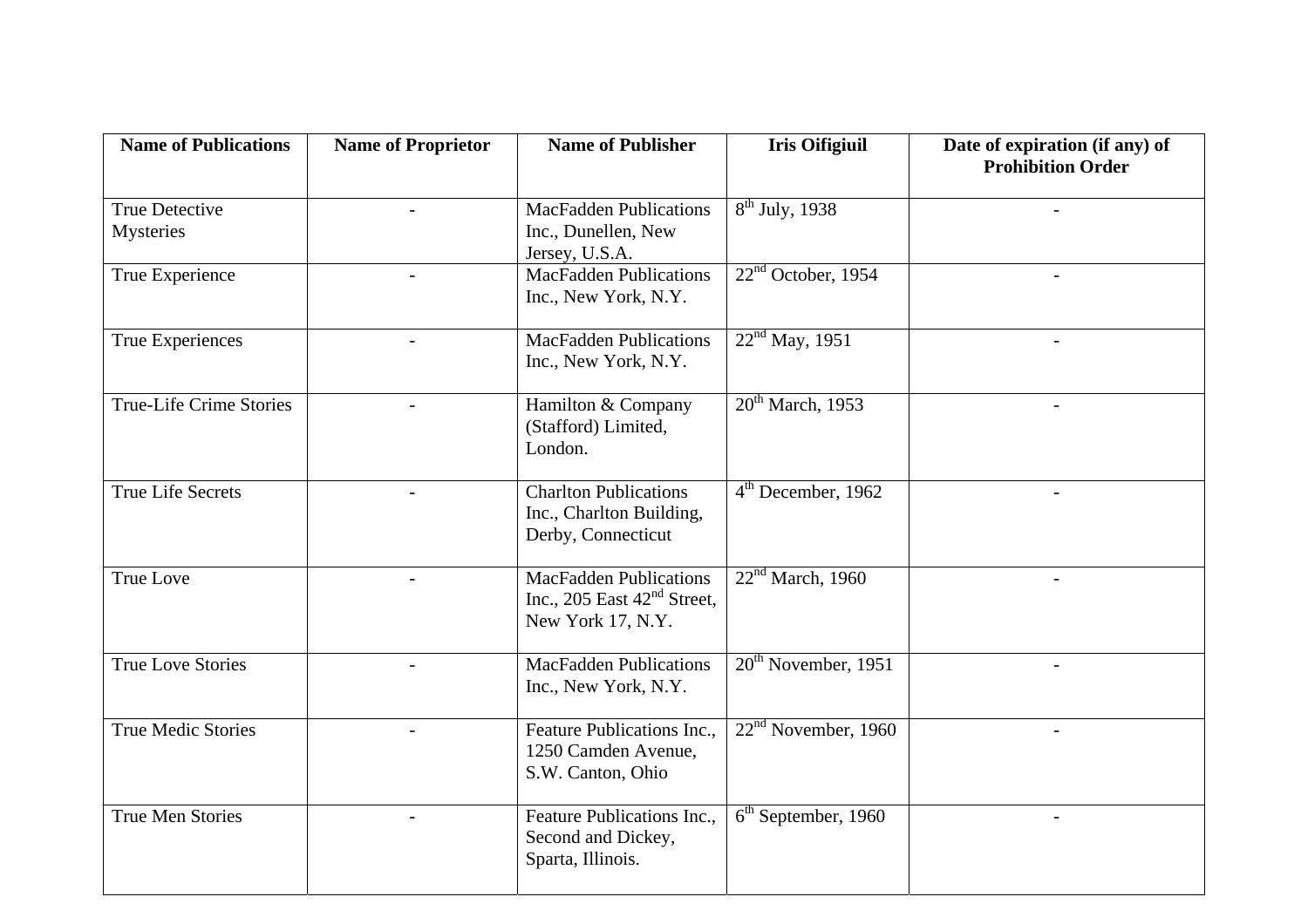| <b>Name of Publications</b>                   | <b>Name of Proprietor</b> | <b>Name of Publisher</b>                                                                      | <b>Iris Oifigiuil</b>           | Date of expiration (if any) of<br><b>Prohibition Order</b> |
|-----------------------------------------------|---------------------------|-----------------------------------------------------------------------------------------------|---------------------------------|------------------------------------------------------------|
| True Mystery                                  |                           | <b>Skye Publishing</b><br>Company Inc., New<br>York, N.Y.                                     | $17^{th}$ June, 1958            |                                                            |
| <b>True Police Cases</b>                      | $\overline{a}$            | <b>Fawcett Publications</b><br>Inc., Greenwich,<br>Connecticut.                               | $20th$ November, 1951           | $\overline{a}$                                             |
| True Police Cases -<br><b>British Edition</b> |                           | L. Miller & Son Limited,<br>London.                                                           | $25th$ September, 1953          | $\equiv$                                                   |
| <b>True Romance</b>                           |                           | <b>MacFadden Publications</b><br>Inc., 205 East $42nd$ Street,<br>New York, N.Y.              | $\overline{29^{th}$ July, 1958  |                                                            |
| <b>True Secrets</b>                           |                           | <b>Official Magazine</b><br>Corporation, 655<br>Madison Avenue, New<br>York 21, N.Y.          | $\overline{9^{th}}$ May, 1961   |                                                            |
| <b>True Story</b>                             |                           | <b>MacFadden Publications</b><br>Inc., New York, N.Y.                                         | $20th$ June, 1952               |                                                            |
| <b>Uncensored Confessions</b>                 | $\overline{\phantom{a}}$  | Hillman Periodicals Inc.,<br><b>Washington and South</b><br>Avenues, Dunellen, New<br>Jersey. | 22 <sup>nd</sup> March, 1960    | $\overline{\phantom{a}}$                                   |
| <b>Uncensored Detective</b>                   |                           | <b>Uncensored Detective</b><br>Inc., Dunellen, New<br>Jersey.                                 | $\overline{15^{th}}$ June, 1951 | $\overline{\phantom{a}}$                                   |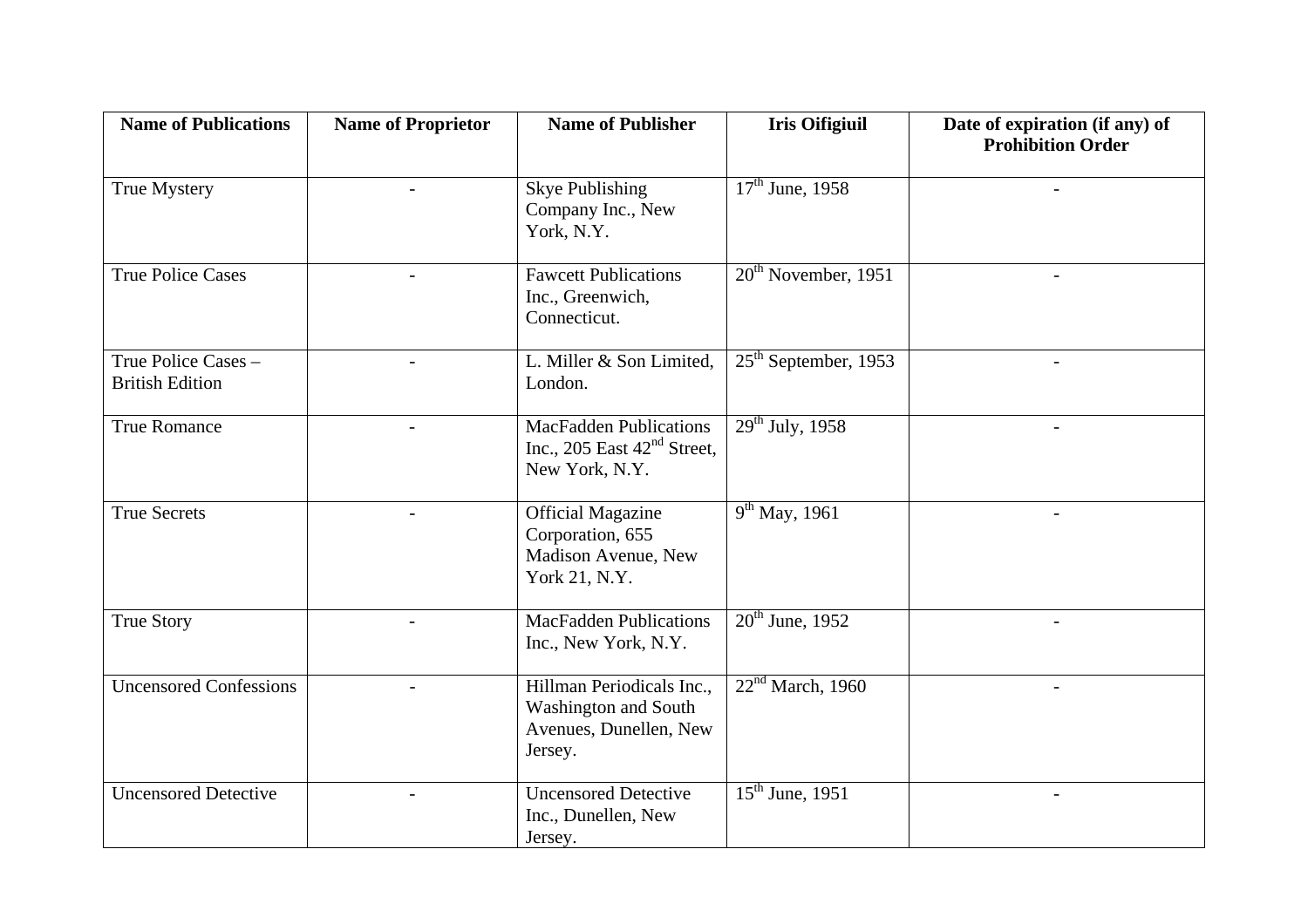| <b>Name of Publications</b> | <b>Name of Proprietor</b> | <b>Name of Publisher</b>                                                                           | <b>Iris Oifigiuil</b>        | Date of expiration (if any) of<br><b>Prohibition Order</b> |
|-----------------------------|---------------------------|----------------------------------------------------------------------------------------------------|------------------------------|------------------------------------------------------------|
| <b>Uncensored Magazine</b>  | $\overline{\phantom{a}}$  | Plaza Digest Inc., 509<br>Fifth Avenue, New York<br>17, N.Y.                                       | $10^{th}$ May, 1960          |                                                            |
| <b>Uncensored Magazine</b>  |                           | <b>Nutrend Publications</b><br>Inc., 509 Fifth Avenue,<br>New York 17, N.Y.                        | 3 <sup>rd</sup> March, 1964  |                                                            |
| <b>Underworld Detective</b> |                           | <b>Underworld Detective</b><br>Inc., New York, N.Y.                                                | $20th$ November, 1951        | $\overline{a}$                                             |
| <b>Vibrations</b>           |                           | <b>Tabor Publications</b><br>Limited, $3 - 5$ Velentine<br>Place, Blackfriars Road,<br>London SE1. | $10^{th}$ May, 1977          | $\overline{a}$                                             |
| Viva                        | $\overline{a}$            | Viva International<br>Limited, 909 Third<br>Avenue, New York, N.Y.<br>10022                        | 27 June, 1975                | $\blacksquare$                                             |
| Vue                         |                           | <b>Actual Publishing</b><br>Company Inc., 509 Fifth<br>Avenue, New York 17,<br>N.Y.                | $25th$ December, 1962        |                                                            |
| Weekend Mail                | $\overline{\phantom{a}}$  | <b>Associated Newspapers</b><br>Limited, London                                                    | 19 <sup>th</sup> March, 1954 | $\blacksquare$                                             |
| Whisper                     | $\blacksquare$            | Whisper Inc., 213 West<br>53 <sup>rd</sup> Street, New York 19,<br>N.Y.                            | $9th$ September, 1958        | $\sim$                                                     |